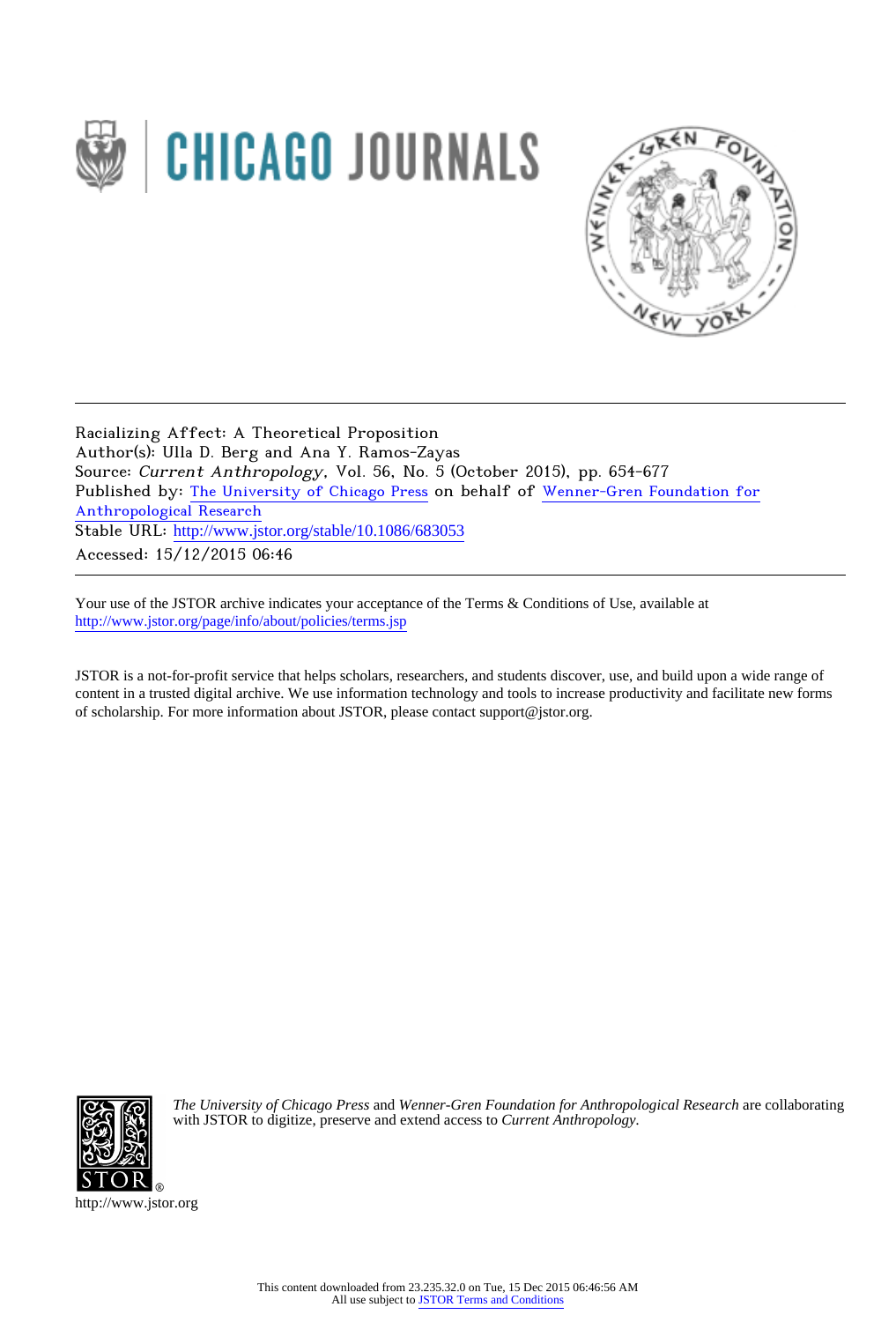# Racializing Affect A Theoretical Proposition

## by Ulla D. Berg and Ana Y. Ramos-Zayas

Despite the recent boom in scholarly works on affect from a range of disciplines, scant attention has been paid to the intersection of affect and racialization processes, either historically or in contemporary contexts. This paper situates the diachronic articulation of race and affect—particularly in terms of the historical everyday lives and the political, economic, and material contexts of populations from Latin American and Caribbean backgrounds—in anthropological studies of "racialization" and the "affective turn." Drawing on a broad reading of both scientific and popular constructions of affect among Latin American and US Latino populations, we propose the concept of "racialized affect" to account for the contradictions embedded in the study of race and affect, both separately and at their intersections. We highlight what we see as the two cornerstones of our theoretical intervention: on the one hand, a conception of "liable affect" results in a simplified, undermined subjectivity of populations racialized as Other, and, on the other hand, a conception of "empowering affect" perpetuates the privileged and nuanced affective subjectivity frequently reserved for whites in the United States and for self-styled "whitened" elites in Latin America.

In recent years, scholars have increasingly used the concept of affect to critique the long-held assumption that capital accumulation and economic projects inherently conflict with the intimate, affective realm of human experience, an assumption that has sustained distinctions between private and public, between "inner-world" and social contexts, and between subjectivity and political economy in anthropology and the social sciences. While some effort has been made in anthropology to situate affect in structures and relations of power—including its entanglements with normativity, inequality, and violence contemporary studies of affect have nevertheless developed rather independently of the scholarship on race and racialization and outside the purview of critical examinations of "whiteness." Yet, as we demonstrate here, racialization processes have been integral to, and at times constitutive of, the very conceptions of "emotion," "feeling," or "sentiment" that have historically produced, highlighted, and explained racial difference and served to uphold dominant racial ideologies. Latin American migrants and US Latino populations have fig-

Ulla D. Berg is Associate Professor in the Department of Latino and Hispanic Caribbean Studies/Anthropology at Rutgers University (Lucy Stone Hall, A wing, Room A262, Livingston Campus, 54 Joyce Kilmer Avenue, Piscataway, New Jersey 08854-8040, USA [uberg@rci.rutgers .edu]). Ana Y. Ramos-Zayas is Professor in the Department of Black and Latino Studies at Baruch College and in the Center for Latin American, Caribbean, and Latino Studies at the City University of New York (CUNY) Graduate Center (One Bernard Baruch Way, 55 Lexington at 24th Street, New York, New York 10010, USA). This paper was submitted 10 II 14, accepted 24 I 15, and electronically published 17 IX 15.

ured prominently in both scholarly discussions of "race" in the Americas and popular representations of affective expressions ("Latin people" as hot-blooded being the most salient example). In this paper, we propose the concept of "racialized affect" as an analytical tool to examine the contradictions embedded in the study of race and affect, both separately and at their intersection.

In this preliminary attempt to theorize affect as inseparable and in diachronic articulation with racialization processes, we acknowledge that an analytical focus on affect gives us a vocabulary to talk about intersubjectivity in a way that does not negate, but in fact necessarily evokes, a series of broader material conditions and historical trajectories of which populations of color are highly conscious. Viewing affect not as an expressed or observed emotional response or only as "a medium through which subjects act on others and are acted upon" (Richard and Rudnyckyj 2009:62), we focus on the radically distinct, racializing, often public, and unequal ways in which affective practices, emotive manifestations, and evaluations of personhood are experienced and lived among Latin American migrants and US Latinos. A perspective on "racialized affect," therefore, contributes not just to scholarship on affect and political economy within the discipline of anthropology but also to the scholarship on race, critical race theory, migration, and Latino and Latin American studies, by proposing a more nuanced examination of "racialization" that foregrounds political economy and historical context as inseparable from the subjective complexity of racialized populations and national and international projects.

While studies of affect have proliferated significantly in recent years—inspiring some scholars to refer to an "affec-

q 2015 by The Wenner-Gren Foundation for Anthropological Research. All rights reserved. 0011-3204/2015/5605-0003\$10.00. DOI:10.1086/683053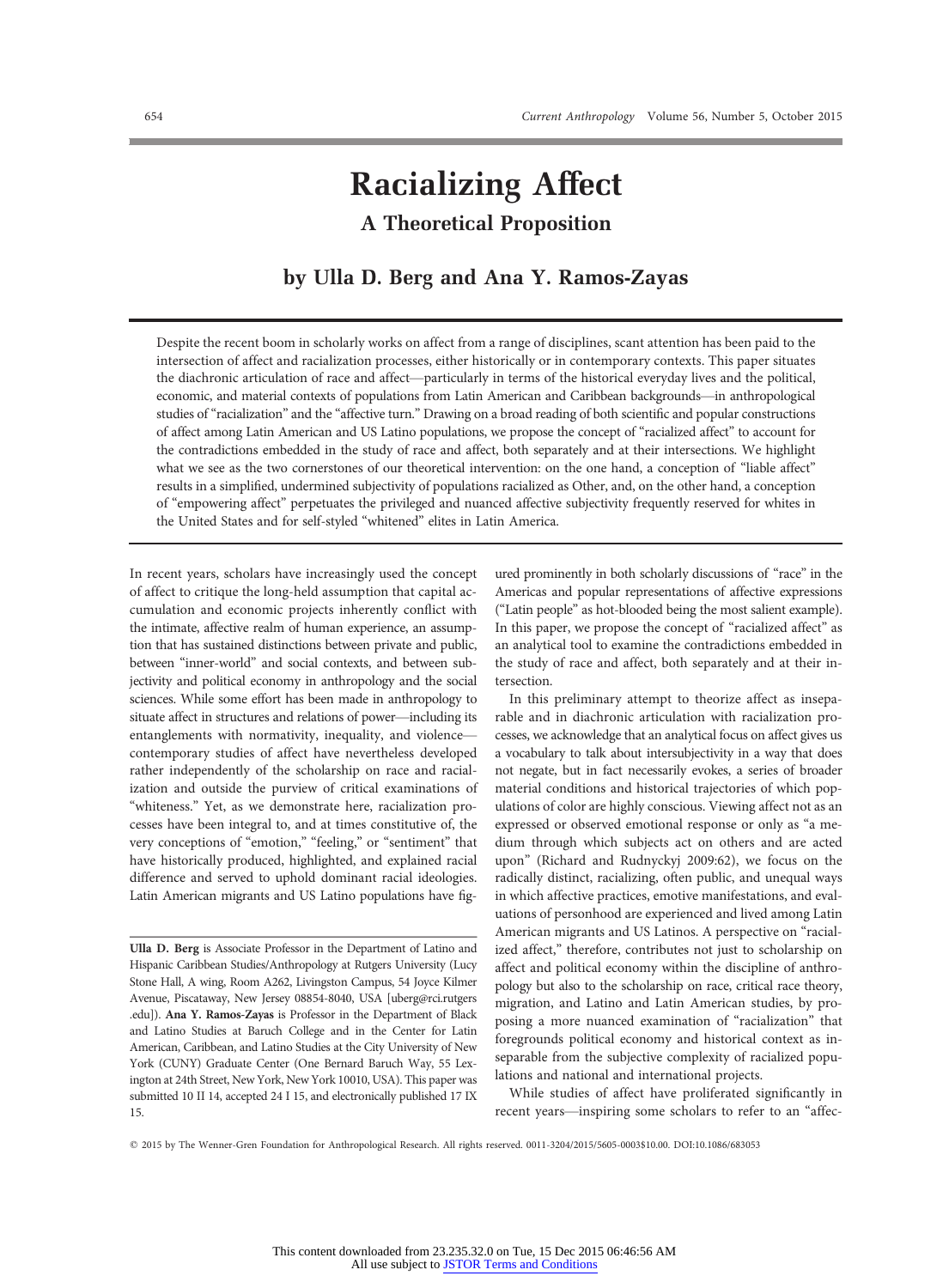tive turn" in the social sciences (Clough and Halley 2007; Leys 2011; McElhinny 2010)—we depart from dominant conceptions of affect as solely intensity, flow, and movement and attend specifically to the ways in which affect is embedded in larger politicoeconomic projects. We are inspired by Ruth Leys, who masterfully criticizes Massumi and other leading cultural theorists for assuming that affect functions as a layer of preconscious "priming to act," such that embodied action is a matter of being attuned to and coping with the world without the input of rational content and intentionality (see Leys 2011:442, n. 22). We subscribe instead to an "economies-ofaffect" perspective that considers affect as relational and intersubjective, in contradistinction to the psychologically individualistic conception of "emotion" and as a mediator of economic transformations in particular materialist and historical contexts (see Richard and Rudnyckyj 2009). Unlike other scholars who also embrace this perspective, however, we privilege how affect operates in the production of "race" and in processes of racialization that accompany global capitalist transformations and local neoliberal aspirations. We insist on qualifying "affect" as "racialized" to emphasize the centrality of racial projects that sustain US nationalism, imperialist and colonial interventions in Latin America, and the "emotional" (in)equalities entrenched in "Latino" and "Latin American" prototypes. By adopting this conceptual lens, we remain attentive to affect as a vital set of dynamic registers of everyday life, practices, and experiences. Neither affect nor race occupies a bigger concentric circle in our analysis, as both are shaped by the particular political-economic contexts, micromanifestations of everyday life, and the historical ordinary.

Although we realize that race is produced at the intersections of other systems of power, we believe that, in the context of US imperial and colonial involvement in Latin America and the politics of tractable "illegality" among Latin American migrants and Latinos in the United States, race is arguably a dominant lens for understanding other forms of inequality. We see migration as a key social process and site for the production of racial affect, and thus we privilege the relation between race and migration, and that between global-South migrants and racialized minorities, to situate Latino and Latin American racialization in a political economy of transnational labor migration that has a direct relationship to US imperial, colonial, and financial interest in Latin America and the Caribbean. This framing aims to highlight how, once in the United States, recently arrived Latin American migrants and especially their US-born children become the "embodiment" of everything associated with the always-already criminalized US-born minority, most closely associated with the experience of African Americans (see Ramos-Zayas 2012). As fellow anthropologist Edgar Rivera-Colon notes, race continues to be central here, given white supremacy as a national and global strategy of constructing hegemony (personal communication, January 2014). Our proposition for an attention to "affect" and "race" as productive and reproductive of each other would thus require that anthropologists and social scientists look at the dynamics within their own institutions to consider the nonpsychological, but emotive, manner in which "race" and practices of subordination and privilege are reproduced.

Even among our own academic peers in Latino and Latin American studies, there is a justified concern that an emergent interest in "affect" could lead to a return to the very cultural taxonomies that historically have served to racialize US Latino and Latin American migrant populations, justify their marginalization, and explain (or explain away) their poverty; these same taxonomies have also been the basis for the implementation of detrimental government and policy actions (e.g., Gutiérrez 2001). This legitimate concern makes it imperative that we clarify that, unlike early anthropological approaches that privileged static views of "culture" to explain variations in individual interiority and its social manifestations or consequences, our perspective on affect centers on a critical examination of the politics of race. We attempt to offer a productive lens to examine the ways in which racial systems are fundamentally designed to create unequal "structures of feeling" (Williams 1977) that complicitly reward a set of "feeling rules" and "emotional work" (Hochschild 1979) and alternative forms of capital (Bourdieu 1977) while disciplining and altogether stigmatizing others. Because we consider "racialization" to be a series of historical and politically informed nation-state projects (Omi and Winant 1994), we view "racialized affect" as endemic to social practices that are decidedly historical, rational, and, in some instances, intentional while also being sustained through embodied practices that are phenomenological, reflective (and self-reflexive), and visceral.

In contrast to some academic work in the humanities in which there has been a search for a foundational, nonrational, even "presocial" formulation of affect, in our work we do not want to dismiss the role of "intentionality" or explain every racial project or affective racial practice as "unconscious" or a product of "ignorance" or "lack of awareness." We therefore challenge the idea that there is a gap between a subject's affect and his/her cognition or appraisal of the affective situation or object, such that action and behavior are not held to be determined by "affective dispositions" independent of consciousness and the "mind's control" (Leys 2011:443). By focusing on a racialized perspective on affect, we avoid separating affect from cognition or meaning in the way that the recent theorists do and privilege a historical perspective that retains intentionality as a central, if at times inadmissible, tenet.<sup>1</sup> In the case of marginalized and racialized populations, the main subjects of our own research, it is particularly critical to situate affect in a dynamic political and historical context, in order to avoid a tendency to sustain the very emotive stereotypes on which colonial and imperial projects have relied when it comes to Latin American and USborn Latino populations. At the same time, we advocate for closer attention to affect in the study of such populations in

1. We draw inspiration here from the works of Lauren Berlant (2011), Ann Stoler (2004), and William Reddy (2001), among others.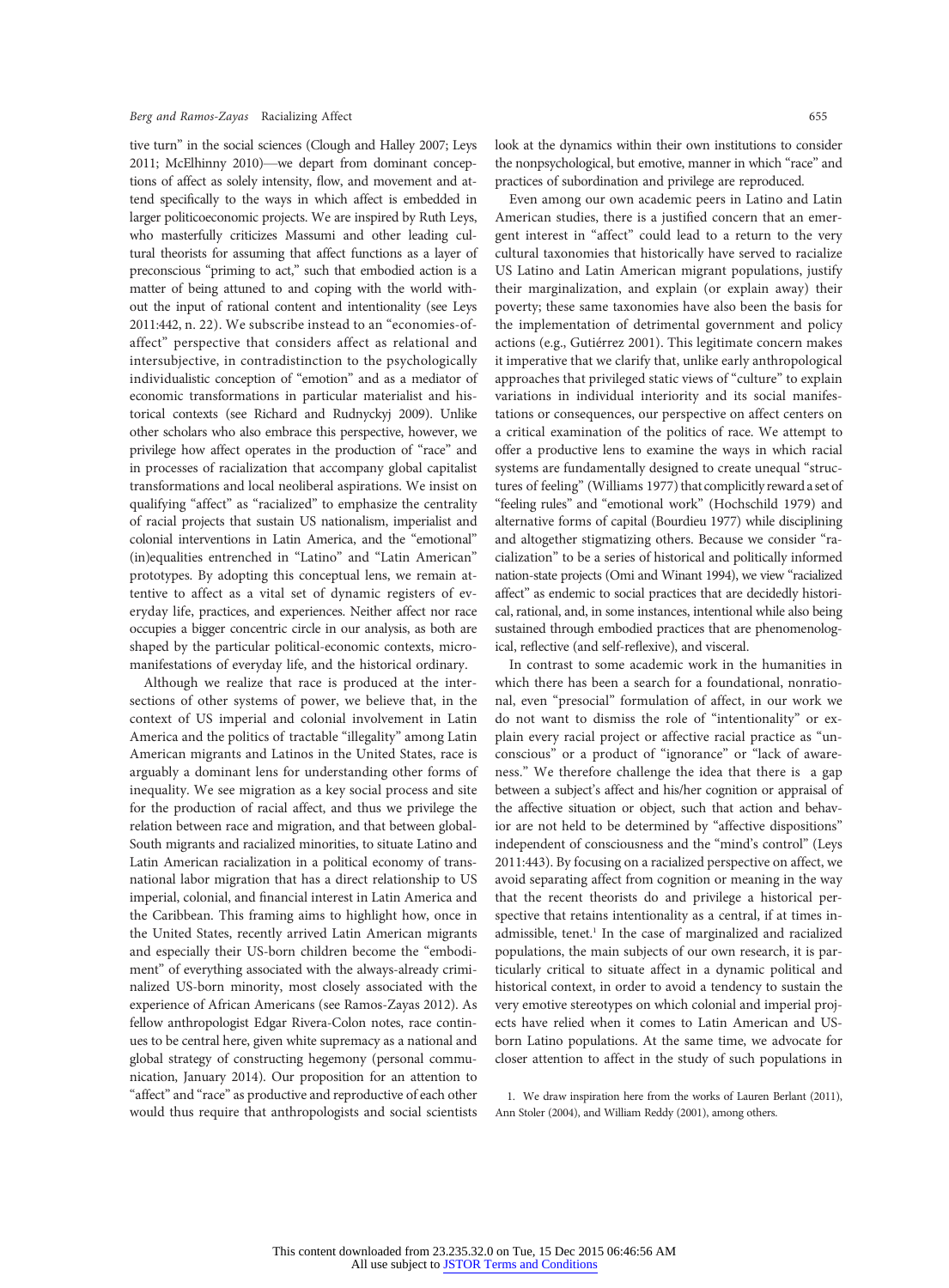order not to negate the existence of rich emotional dynamics that are articulated particularly in reference and self-reference to these larger political and economic conditions and everyday ways in which populations of color "feel historical" (Berlant 2008).<sup>2</sup>

We begin this essay with a partial examination of how affect became a constitutive and foundational concept in racialization practices and the anthropological knowledge produced about Latin American, Caribbean, and US Latino populations during most of the twentieth century. Moreover, we show how the literature on "culture"—and even "race"— produced subjects whose emotive dispositions were either flat, because they were "underperforming" (like some indigenous people in Latin America), or excessive, because they were unable to successfully perform their emotions in ways commensurable to broader economic regimes—or simply chose not to (like US Blacks and Latinos, particularly Puerto Ricans). We highlight what we see as the two cornerstones of our theoretical intervention: on the one hand, a conception of "liable affect" results in a simplified, undermined subjectivity of populations racialized as Other, and, on the other hand, a conception of "empowering affect" perpetuates the privileged and nuanced affective subjectivity frequently reserved for whites in the United States and for self-styled "whitened" elites in Latin America. We conclude our essay by developing "racialized affect" as a possible theoretical lens to highlight racialization and affect as necessarily interconnected, even mutually constituted, political projects and academic fields. For Latin American migrant and US Latino populations to be viewed as successful neoliberal subjects, affect has to become an often-laborious task to master, rather than a "presocial" response, as others have argued (e.g., Massumi 2002b). We thus argue that the consequences of both affective manifestations (self-fashioning) and affective being (selfreflection) carry significantly different political-economic consequences for racialized populations than for "white" ones; in this sense, the affect of whites matters in a way that requires that racialized populations develop a sensitivity to it, even though this sensitivity oftentimes is developed unilaterally and not reciprocally.<sup>3</sup>

2. Although we could think, for instance, of September 11 as an explosion of whiteness-as-victimhood on a global scale, we also see ordinary quotidian practices—including decisions to frame one's individual memories of that incident—as a form of personal insertion into a temporal registry akin to Berlant's conception of "feeling historical."

3. We are not prepared to completely collapse an interiority/exteriority distinction. Such a collapse, we believe, would be possible only for populations living in conditions of privilege. For people of color, there is a strategically guarded "interiority" that, although not biological or culturally intrinsic, is self-protective and not necessarily "externalized" under conditions of subordination and colonialism. Thus, throughout this paper, we do not let go of what does remain, in practice, an emotive strategy of creating a "protective interiority" common in populations and communities of color. Rather, we highlight the variation in the intensity of interior/exterior and state the difference between "interiority" as survival strategy and "interiority" as a presumed, innate biocultural "self." For a broader discussion on strategies of self-

## Latinos, Latin Americans, and Affect in US Anthropology

While discussions of an "affective turn" suggest a new theoretical orientation toward affect in the social sciences, populations in/from Latin America and the Caribbean have been constituted in primarily emotive ways throughout most of the twentieth century. The racialized practices conditioning the social production of these populations have relied on how their affective dispositions have been manipulated, represented, and stereotyped since the colonial period. In this section, we discuss the ways in which affect has been an integral dimension of nation-building projects around "racial mixing" throughout Latin America, in US imperial practices in the region, and in contemporary conceptions of transnational Latin American migrant workers and US Latino communities more broadly.

Racial mixing in its various regional articulations was a dominant nation-building ideology across Latin American and the Caribbean during the nineteenth century and has also been a foundational theme in the region's social-science research. At the turn of the century, when Latin American political leaders and intellectuals were intensely debating their national projects, the "Indian problem" came to occupy a central place in discussions about social and racial integration and the search for an "authentic" national identity (Mallon 1992; Marzal 1993). These discussions dialogically shaped the consolidation of academic disciplines in the region, including archeology, anthropology, and ethnology. Many of the voices that emerged as central in these larger national debates were anthropologists, who conducted research within national territories on "internal" others (i.e., indigenous peoples). The work of these anthropologists fed directly into attempts to formulate national cultural identities and forge national characters in cultural, racial, and affective terms.<sup>4</sup>

In Mexico, indigenismo became influential as an ideology after the revolution of 1910–1920 and greatly influenced anthropological thinking (e.g., Manuel Gamio, Alfonso Caso, Gonzalo Aguirre Beltrán). Indigenista anthropologists held, in often highly paternalistic ways, that indigenous peoples were important in the larger project of the mestizo nation because of their cultural past, but they had little regard for the contemporary indigenous subject (in contrast, black populations in these countries were seldom subject to elevation as national ancestors). Most indigenista writers and reformers, both in Mexico and in the Andean region, therefore saw the "citizen option" for the indigenous population as integration and cultural assimilation into the larger mestizo nation (Larson 2005;

protection in communities of color, see the work of Cherrie Moraga and Gloria Anzaldúa (1981), bell hooks (1990), and other feminist scholars of color.

<sup>4.</sup> There is a parallel here with the development of anthropology through studies of Native Americans and the consolidation of US territories.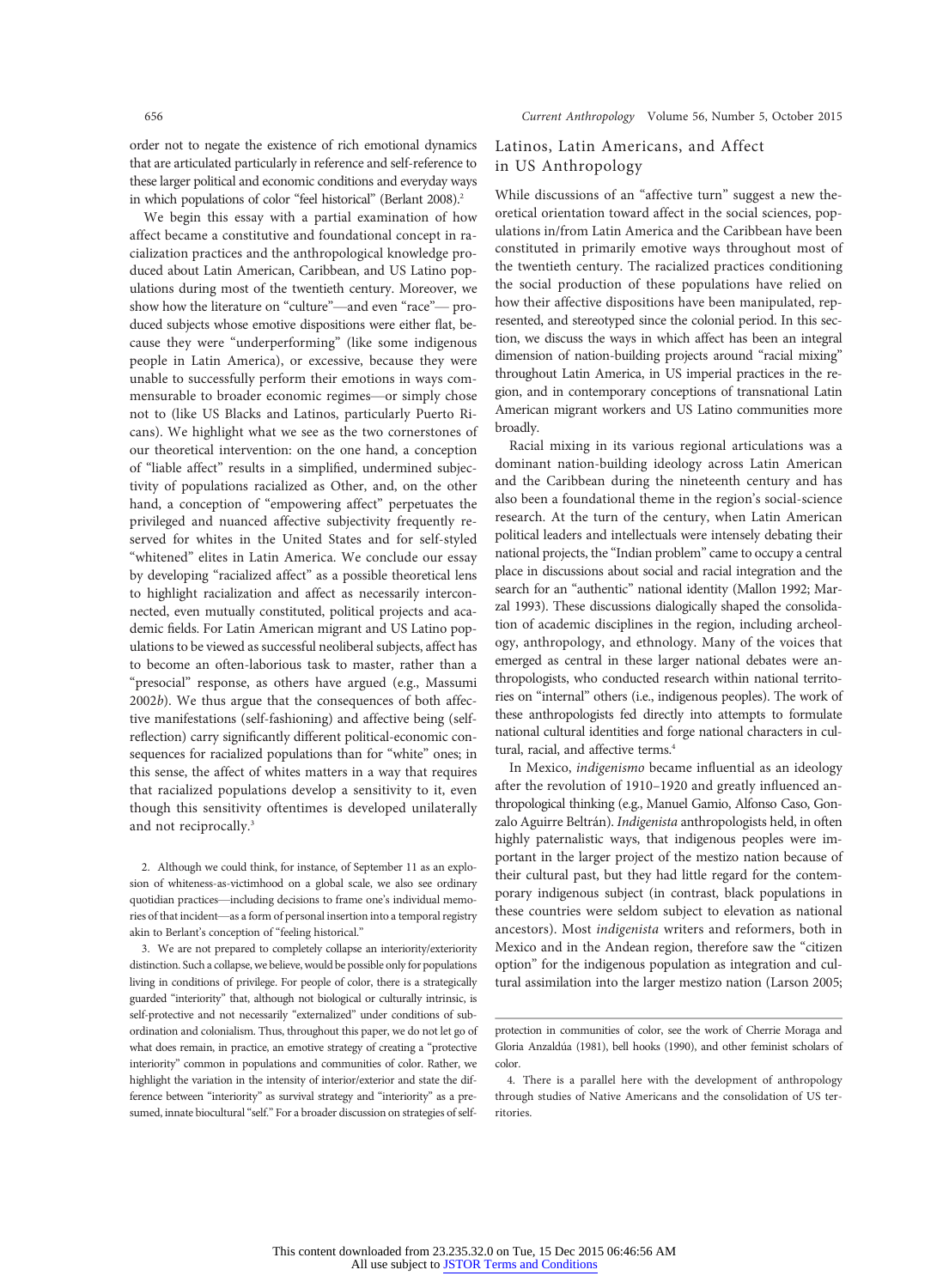Wade 2008). These various constructions worked to reproduce reductionist stereotypes about the affective dispositions of indigenous peoples versus their mestizo and cholo counterparts.<sup>5</sup> Whereas the Andean provincial mestizo was often seen by whitened elites as violent and despotic and as incarnating a volatile mix of vulgarity, servility, and audacity, the urban cholo, in turn, was seen as socially and sexually transgressive, vice ridden, astute, and politically dangerous to selfstyled white elites. Indians, in turn, were generally attributed affects that rendered them abject, passive, apathetic, and disengaged except when their "primitive character" pushed them to slip into brutality, savagery, and bestiality, as victims of wretched social conditions. The Aymara Indian, for example, as noted by Brooke Larson, was regarded by turn-of-thecentury intellectuals and reformers in Bolivia as displaying "radical mood-swings between total passivity and spasmodic fury" (2005:233); this, in turn, allowed these elites to produce themselves as the custodians of white nationalism as modernity.

When the Indians, who were presumed to be "prepolitical" and to have a primordialist connection to the earth and to the mountains (Orlove 1998), became "mobile" through migration and abandoned their "natural habitat" in the highlands to migrate to the area's cities, they were seen as becoming morally corrupted and sexually deviant. Only the Indians (or their children) who became "educated" were able to reroute their moral careers, discipline their affects, and redeem themselves through education as "gente decente" (de la Cadena 2000:8).

The racialization of mobile Andean populations and of urban cholos reflects not only a spatialization of race within the national territory, in which, for the case of Peru, the white/ mestizo coasts with its corresponding affects ranked higher than the Andean/Indian highlands, but also a distribution of affect according to where in this hierarchy a subject was socially positioned: "The coast has represented innovation, swiftness, joy, and pleasure; the highlands, have symbolized an almost backward conservatism, a seriousness that approaches sadness, a discipline that approximates civility and an endurance leading virtually to torpidness" (Riva Agüero 1995 [1912]:225, quoted in de la Cadena 2000:21; see also Berg 2015). This and similar depictions of the coast and, by extension, its self-styled white inhabitants as fast, modern, and overflowing with social graces and positive emotions, such as "joy" and "pleasure," stood in sharp contrast to the Indians in the highlands, who were depicted as "sad," "servile," and "torpid" and when migrating as "vice ridden" and transgressive: in other words and in any case, completely benumbed and deprived of a positive affective existence.

5. The term cholo is an ethnoracial category used in the Andean region to refer to a person of indigenous origins who has moved to the city and adopted urban clothing and manners (Larson 2005). The term carries a derogatory connotation because of its "in-betweenness" in ethnic and political terms.

Although indigenismo captures the racialization of Andean (and Mexican) populations since the early 1900s and provides particular affective tropes to reproduce such racialization into the present, "racial democracy" is arguably the most widely circulated scholarly concept and organic framing of various Latin American national subject-making projects in Brazil and the Spanish-speaking Caribbean.<sup>6</sup> In conceptions of racial "harmony" in Brazil, for instance, the Portuguese colonizer becomes symbol of emotive maturity and superior morality. Gilberto Freyre's (1956 [1933]) understanding of the form of Luso-tropicalismo on which the Brazilian nation is presumably built introduced the "benevolent" Portuguese colonial narrative. This foundational colonial narrative, activated under populism in the 1930s, regarded the Portuguese as responsible for the harmonious construction of a new tropical civilization in Brazil that was very different from the conditions of other European colonial empires, including the Spanish-speaking Latin America.

After World War II, Portuguese miscegenation in the colonial era was highlighted as evidence of a Brazilian "racial democracy" that signaled the special capacity of the Portuguese to relate intimately to populations in tropical regions; intimacy, rather than racial violence, became the dominant affective structure underscoring "racial democracy." Sex between Portuguese men and native women was not only eroticized and idealized—the culprit of racial tolerance and genesis of Brazil's "racial democracy"—but also saturated with emotive associations. What came out of the combination of three "bloodlines" was, indeed, an ideal, morally superior national subject that was the product of intimacy, benevolence, and tolerance (Freyre 1956 [1933]). In this context, the Portuguese were attributed a special capacity to relate, intimately and sentimentally, to their "subordinates" in their tropical colonies.<sup>7</sup>

While various iterations of equivalent racialized images became foundational nation-building projects throughout continental and Caribbean Latin America (Parker et al. 1991a), alternative productions of racialized affective dispositions were also circulated in enduring US imperialist images. These latter forms of racialization were, in fact, a cornerstone of US foreign policy toward the entire Latin American region for most of the twentieth century.

During the 1940s, after the United States entered World War II, many anthropologists affiliated with Washington and attempted to analyze the national character of the Japanese and the Germans. This continued through World War II and came to include some scholars who studied American modal personality (e.g., Ruth Benedict, David Riesman, Nathan Glazer,

<sup>6.</sup> Assumptions of "racial harmony" in Latin America have been widely debated. See, for instance, Hanchard (1999), Fry (2000), and de la Fuente (2001).

<sup>7.</sup> See Brazilian anthropologist's Roberto DaMatta's work (1984) for a more intricate sociolinguistic analysis of the Portuguese term saudade, as a particular form of longing for these emotive, intimate landscapes.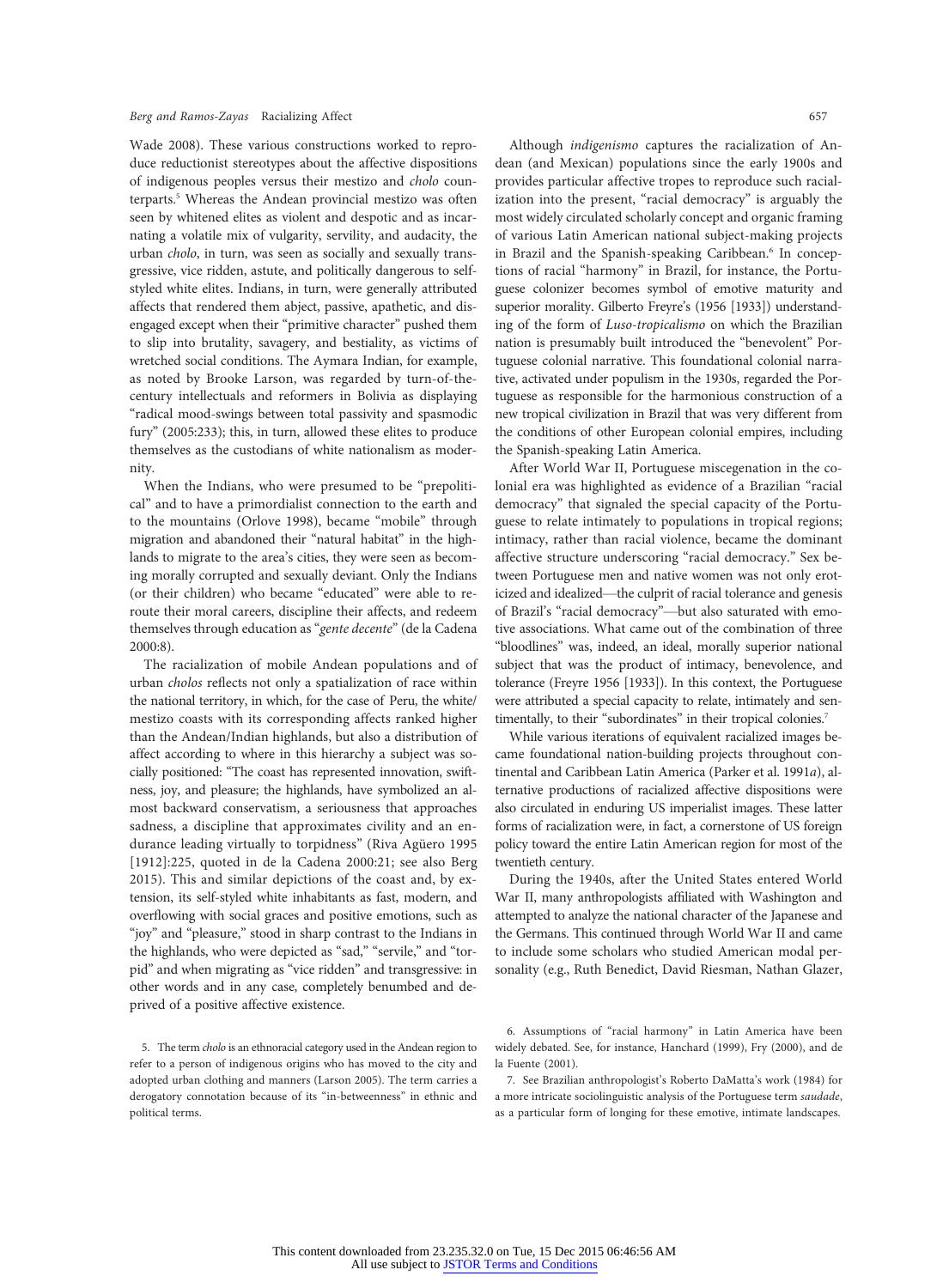and even Margaret Mead). The "culture-and-personality"school in the United States resonated in important ways with growing and enduring Latin American emotive stereotypes, sustained in explicit ways through the US "Good Neighbor" policies of the 1930s and 1940s.<sup>8</sup> During this period, US foreign policy (or at least propaganda) toward Latin America changed from explicit hostility and military intervention to pan-Americanism, support for local leaders, and the training of national guards, along with significant economic and cultural exchanges. The enduring emotive imagery and longlasting national stereotypes such policy evoked included views of Latin American populations as culturally and emotionally "excessive," with a cartoonish, childish, and invariably happy disposition, and always friendly toward their "good neighbor" to the north, who in turn could sustain a self-image as "good," "tolerant," and "fatherly" through these very images.

Perhaps two of the better-studied examples of the culturally and emotionally "excessive" stereotypes instigated under the Good Neighbor policy are embodied in the image of Carmen Miranda as the "Tutti Frutti Lady" (late 1930s and 1940s) and Walt Disney's 1944 animated film The Three Caballeros (Parker et al. 1991b). A Portuguese-born Brazilian entertainer, Carmen Miranda arrived in the United States in 1939, encouraged by President Roosevelt's Good Neighbor policy, to sign a movie contract in Hollywood. Her carefully stylized and flamboyant Hollywood image was one of a generic Latinidad that blurred the distinctions between Brazil, Portugal, Argentina, Mexico, and other countries where the United States had earned a reputation for being a military bully. Carmen Miranda's appeal to the US public was precisely in her affective persona—a nonthreatening and cartoonish image of the compulsively happy and not particularly intellectual colorful woman who became one of the early globally circulated embodiments of the "Latin bombshell" (Beserra 2003). Although in Brazil figures like Carmen Miranda were rejected, especially by elites, for her performance of particular affective dispositions (Davis 2000), the US government's insistence on generating stereotypes of "cheerful" Latin American nations remained largely uncriticized by American anthropologists and may have even been endorsed by those partial to studies of "national character."

It is important to note that the Good Neighbor policy and its corresponding caricaturesque portraits of Latin American national identities emerged around the same time that psychological approaches to culture were gaining prominence in US anthropology. For instance, there was a sudden increase in studies of Puerto Ricans, both in the United States and in Puerto Rico, that seemed invested in producing very particular images of urban life among Puerto Rican migrants and of a Puerto Rican "psyche" (Briggs 2002). Anthropologist Dan Wakefield, in his ethnography Islands in the City, observed

A photographer from a New York daily newspaper came to East 100<sup>th</sup> Street with an assignment to get a picture of "the children playing in the garbage." It was Sunday morning, and the children were scrubbed and dressed in their finest clothes. . . . None were playing in the garbage. . . . The photographer, getting anxious now, said [to the local minister], "Look—there's some kids—over there." He ran to a garbage can, yanked off the lid, and motioned to the silent, staring children. "Hey kids—c'mere—over here. Let's play." (Wakefield 1959:213)

This is an example of how the expectations of an external "culture-of-poverty" view by the white photographer on life in El Barrio is disrupted by the silent stares of children, whose complex interiority does not "fit" into any characterization of a presumed Puerto Rican psyche typical of that era.

Politically decontextualized and impressionistic, images of Puerto Rican migrants in the United States were, however, radically different from the "cultural-ecology" ethnographic studies that had been conducted by anthropologists in Puerto Rico itself. In The People of Puerto Rico (1956) project, Julian Steward and his team of Columbia University anthropology students—Eric Wolf, Sidney Mintz, Elena Padilla, and Eduardo Seda Bonilla, among others—adopted a materialist approach to examine how changes in Puerto Rico's economic base as a consequence of US imperialism on the island impacted regional subcultures in their transition from an agrarian to an industrial island economy. In interesting contrast to the view of the "happy-go-lucky" South American of the 1930s or the dysfunctional family and individual mental health of Puerto Rican migrants in the United States, Stewart and his students deployed Marxist materialist models—and ecological variation more broadly—to explain cultural changes in Puerto Rico. While the important academic and political projects behind these cultural-ecology perspectives have to be acknowledged, particularly given the dominance of psychologizing paradigms at the time, these Marxist-inspired models still produced representations of individuals who lacked self-awareness, inner insight, and personhood. The one work that evolved from The People of Puerto Rico project and did an interesting job of considering subjectivity in light of this Marxist approach was Sidney Mintz's Taso: Worker in the Cane (1960), because Mintz produced a powerful emotive portrait of individual pain, the visceral and embodied consequences of imperialism and poverty, and feelings of abandonment in an ethnographic context (for a discussion, see U. Berg and A. Ramos-Zayas, unpublished manuscript).

In the 1960s and 1970s, a critique of anthropologists' collaboration with colonial and other regimes of power emerged, as the idea of culture itself became suspicious and connected with regimes of power that discipline and construct, rather than study, their subjects (Fanon 1967 [1952]; Foucault 1977). It is in such critiques, prominently articulated by Black intel-

<sup>8.</sup> The culture-and-personality paradigm has since been extensively scrutinized and criticized from both inside and outside the US academy for its lack of attention to economy and politics and for its tendency to reduce questions of political and economic inequality to questions of individual and group psyche (di Leonardo 1998).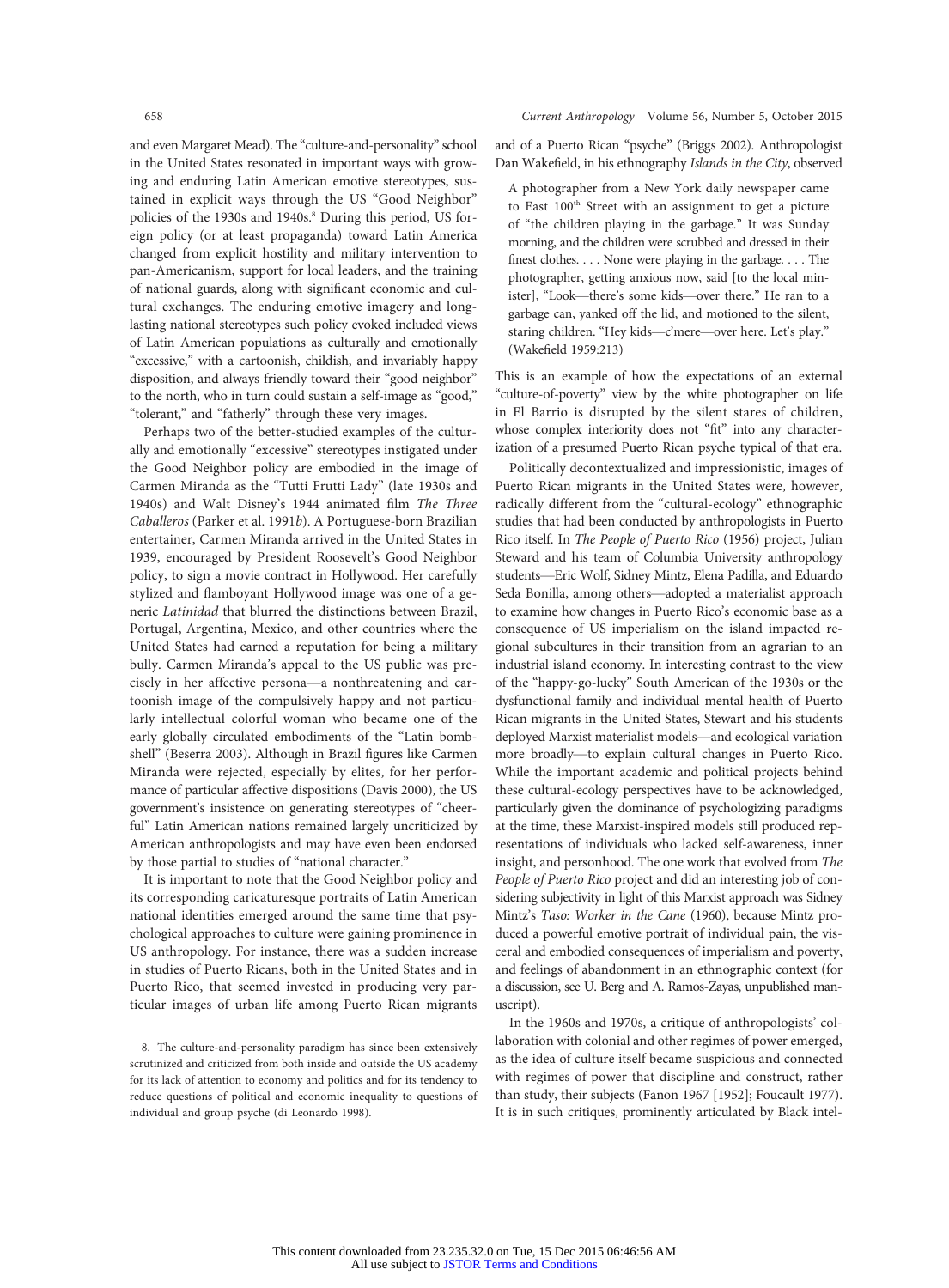lectuals in the United States, that we find a powerful attempt at examining the affective subjectivity of racialized populations (e.g., Du Bois, Fanon, hooks, Hurston, Morrison). While their context was not specific to Latin America, their work still bears great resonance with the experience of colonized people in Latin American and the Caribbean, as well as around the world. The publication of Franz Fanon's Black Skin, White Masks (1967 [1952]) marks an important interruption to historical and academic dyads that seemed to either "flatten" the affect and intersubjectivity of Latin American populations or render it over-the-top and excessive.

Fanon described his personal experience as a black Martinican schooled in France and the ways in which the colonizer-colonized relationship became normalized as psychology; being colonized by language, in this context, was to support the weight of a civilization that identified blackness with moral inadequacy. To escape this, colonized people wore a "white mask" in an effort to consider themselves universal subjects, equally participating in colonial and world societies, as the colonizers' values are internalized into consciousness. Importantly, Fanon notes, this process created a fundamental disjuncture between a black man's consciousness and his body. Fanon integrated Jung's psychoanalytic notion of "collective unconsciousness" with embodied experience of colonization and racism in Algeria, locating the historical point at which certain psychological formations become possible and begin to perpetuate themselves as psychology (Fanon 1967 [1952]).<sup>9</sup> A critical part of Fanon's study is that he emphasized what psychological anthropologists had altogether neglected: the centrality of history and colonization as inseparable from any examination of a "psyche" (Berlant 2011:688). Fanon's powerful critique and inclusion of the affective as political practice can be read in contradistinction to a growing interest in "emotions" in mainstream anthropology in the 1970s. Similarly, Du Bois developed the notion of "double consciousness" to address the challenges of psychologically reconciling an African heritage with a European upbringing so that there is a "sense of always looking at oneself through the eyes of others, of measuring one's soul by the tape of a world that looks on in amused contempt and pity" (2005 [1903]:7).

Puerto Ricans—in both the United States and Puerto Rico and Mexicans occupied a prominent role in the articulation of the connection between an anthropological perspective on "emotions" and racial projects, a connection that has to be viewed in light of the public-policy objectives of the 1960s and 1970s and the academic tendencies in the social sciences of that time. A highly impressionistic and influential psychologizing of Puerto Ricans and Mexicans provided the ethno-

9. Jung's collective unconscious is also a racial-memory idea, and, after his break with Freud, he explicitly talked about the superior Germanic racial unconscious. This gave credence to members of Freud's inner circle who thought that Jung, a Swiss Lutheran and a pastor's son, was anti-Semitic. See Revolution in Mind (Makari 2008). We are grateful to Edgar Rivera-Colón for pointing this out to us.

graphic background to Oscar Lewis's "culture of poverty," a concept that became a leading justification for US policy that aimed to explain enduring conditions of poverty among these populations. In 1961, Lewis published The Children of Sanchez, based on ethnography among Mexican families, in which he summarized the "culture of poverty" as a

design for living which is passed down from generation to generation . . . the fact that poverty in modern nations is not only a state of economic deprivation, of disorganization, or the absence of something. It is also something positive in the sense that it has a structure, a rationale, and defense mechanisms without which the poor could hardly carry on. In short, it is a way of life, remarkably stable and persistent, passed down from generation to generation along family lines. (Lewis 1961:xxiv, cited in Herzog 1963:391)

In 1966, Lewis published La Vida (1968), a highly controversial book about a Puerto Rican family living in poverty between San Juan and New York City. Laura Briggs (2002) masterfully locates La Vida as part of a turn toward a social-science "solution" to a public-policy problem: how to manage the mass migration of Puerto Ricans, particularly to New York, in the 1960s. By representing Puerto Ricans as hypersexual, bad mothers, and responsible for their own poverty—that is, as akin to the "welfare queen" stereotype imposed on African American women—Lewis's notion of the "culture of poverty" conveniently separated the problem of Puerto Rican families' poverty from labor, the housing market, and US colonialism more broadly and located it instead in sex, marriage, and, as we argue here, the Puerto Rican "psyche" (Briggs 2002:78).

The infamous Moynihan report, released in 1965, mobilized Lewis's concept of "culture of poverty" in the policy realm and argued that the rise in single-parent families in the United States was due not to a lack of jobs but rather to destructive aspects of the Black ghetto culture. The report instantly became very controversial: it appealed to conservatives and was criticized by the left for attributing an inherent pathology to African American populations. Later, the psychologist William Ryan coined the phrase "blaming the victim" (1971) specifically as a critique of the Moynihan report. Ryan held that the report was an attempt to divert responsibility for poverty from social structural factors to the behaviors and cultural patterns of the poor.<sup>10</sup> The tragedy here is that Oscar Lewis actually favored government policies to ameliorate the lot of the poor and challenge colonialism. David Harvey, and others, have argued at length that the introduction to La Vida locates the work in a leftist tradition; however, the text itself, as Briggs (2002:78) poignantly notes, told a sordid story of "endless sex, neglect of children, and failed love relationships." Despite frequent misrepresentations of Lewis's arguments, one unquestionable implication of his work overall is a view that what distinguished "the poor" was

10. Prominent scholars today now consider the report one of the more influential in the construction of the War on Poverty. See Cohen (2010).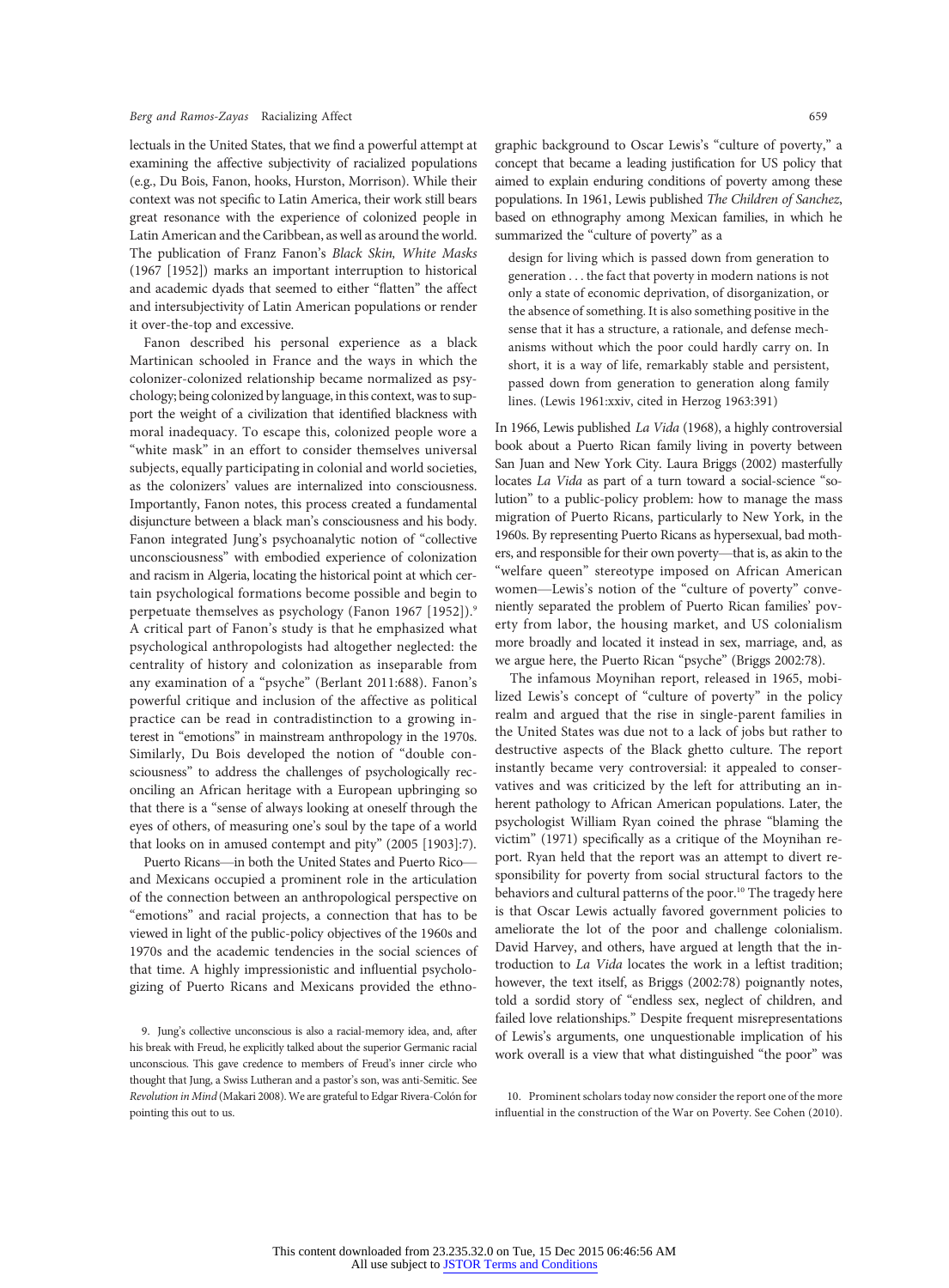not their relationship to labor or the means of production but their behaviors, the reproduction and socialization of their children, and their "defense mechanisms." Ultimately, it is their emotional makeup and affective dispositions, largely independent of the colonial and political economic context, that provided "insight" into these individuals' current lives and future outcomes. Parenting, sexuality, and the conditional visibility of the body—hypervisible when it came to sex, largely invisible in terms of labor—signal highly racialized affective dimensions that are largely neglected in most critiques of Lewis's work.

Important to our discussion of affect and race is not only that this literature encapsulated the process through which the idiom of "race" shifted from biology to social science but also that it laid out the foundation for subsequent racialization and reracialization processes based on presumed emotive (pre)dispositions. For one, psychiatrist Carolina Lujón, one of the fifty-plus collaborators involved in the ethnographic project that led to La Vida, argued that most members of the Ríos family (the family showcased in La Vida) were mentally ill, so the outcome was a multigenerational study of mental illness, not of poverty (see Briggs 2002). This is important because it marks one of the earlier anthropological attempts to intertwine "mental illness" and poverty, while downplaying race and colonialism, in the case of Latinos.

US Latinos and Latin American populations' conspicuous absence from contemporary literature on "affect" is in curious contrast to the prominence of these populations in earlier literatures of the 1960s and 1970s, including ethnopsychiatry and the mental-health field, through taxonomies such as familismo, fatalismo, and ataque de nervios, also known as the "Puerto Rican syndrome." The Puerto Rican syndrome, for example, was first mentioned by US military psychiatrists working in Puerto Rico, who used it to describe "symptoms" of uncontrollable screaming or shouting, crying, trembling, and verbal or physical aggression in young women. They considered it a culture-specific syndrome, or "folk illness," that combined psychiatric and somatic symptoms considered to be a recognizable disease only within a specific society or "culture" (Garrison 1977). Similarly, as Metzl (2009) shows in his historical study of the racialization of mental illnesses, it was exactly in the 1960s that societal attitudes toward schizophrenia shifted dramatically from being a "harmless" (white) disease to being a dangerous disease defined by rage and associated with the civil rights and Black Power movements. As protest movements, particularly in poor neighborhoods of color, became more radical, the field of psychiatry introduced new definitions of the disease and updated its definition in the DSM.<sup>11</sup>

US Black and Latino poverty was, quite literally, diagnosed in terms of mental-health pathologies attributed to these populations' "defective" emotional makeup. These terms, while lo-

11. The "syndrome" is included in Appendix I of the revised fourth edition of the Diagnostic and Statistical Manual of Mental Disorders (DSM-IV-TR). 12. For an in-depth discussion of these literatures, see Katz (2001).

cated in a unique history of racial minority populations in the United States, are part of a wider US imperial aspiration in Latin America. In fact, they are not very different from national stereotypes of Latin American populations and governments, as suggested by caricaturesque images of machismo and marianismo to "explain" gender relations or depict narcissistic and egomaniac Latin American politicians (e.g., el Jefe images and, more recently, views on Fidel Castro or Hugo Chavez), which aimed to describe presumed chaotic politics and Latin American inability to self-govern "democratically" while covering up the US role in supporting US-friendly sanguine dictators (e.g., Trujillo, Somoza, and Pinochet; see Gonzalez 2000).

The medicalization, psychiatricization, criminalization, and pathologization of structural conditions, including poverty, malnutrition, alternative and fictive kin networks, and heavyhanded colonial enterprises and imperial and militaristic interventions, characterized these early intersections between the culture-and-personality school in anthropology and Latino studies. While Puerto Ricans tended to be underrepresented or altogether absent from most academic and even medical research, they were, as we have seen, hypervisible in the "ethnopsychiatry" of the 1970s, the golden age of the "Puerto Rican syndrome." These culturalist perspectives on emotions and psychology have also been noted, albeit in perhaps more nuanced ways, in the prolific medical anthropology literature on "witchcraft" and other alternative healing, mental health, and spiritual practices among US Latinos (e.g., Viladrich 2007). These recent studies take greater notice of the economic and material contexts in which these alternative healing and spiritual practices unfold. Nevertheless, there is still a tendency both to situate examinations of "interiority"/emotions among Latinos squarely in mental-health fields, whether mainstream or alternative, and to endorse "culture-of-poverty" explanations that undermine enduring colonial and neocolonial conditions and the affective entanglements that result from such conditions.

In the 1980s and 1990s, a more nuanced iteration of the culture-and-personality paradigm, the anthropology of emotion, emerged out of an interest in emotion's social-relational, communicative, and cultural aspects. This approach went beyond the previous era's psychobiological framework, which saw emotions either as bodily, physical feeling and presumed a transcultural or universal emphasis (e.g., Levi-Strauss, Tyler), often suggestive of biological and evolutionary attributes (e.g., Edmund Leach), or as cultural meaning and a part of cognition variously disassociated from bodily "feeling"—the latter "psychocultural" perspective was much more predominant in American cultural anthropology and much less so in European social anthropology.12 While both the early "culture-andpersonality" (Benedict 1934) and the later "anthropology-ofemotion" (Lutz and White 1986) paradigms helped to nuance static images of "primitive" and "peasant" populations, they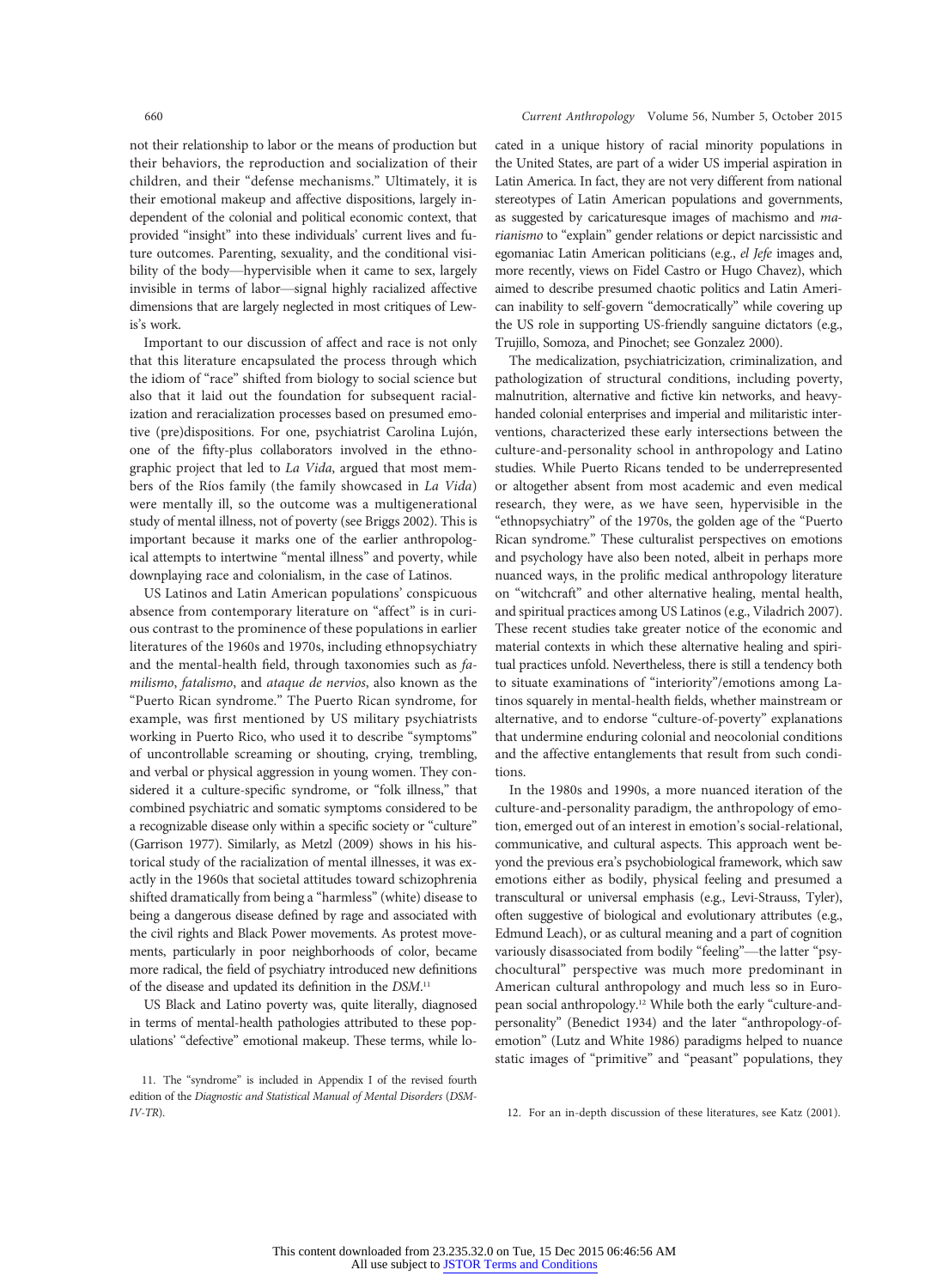generally viewed feelings and sentiments as part of an emotive inventory that undermined or altogether neglected the generative, dynamic, and productive forces that emotions in fact are.<sup>13</sup> This has remained a particularly salient flaw in studies of racialized, classed, or otherwise socially marginal populations whose affect has historically been viewed as either "flat," because they were "underperforming," or "excessive," because they were unable to successfully perform their emotions in ways commensurable to broader economic regimes and transformations or simply chose not to.

In recent times, there has been an increased anthropological effort toward a political economy of affect, which gradually has replaced narrower assumptions and definitions of emotions as cultural traits and "interior" landscapes. There is a growing body of work within anthropology tracking affects' entanglements with normative power relations, inequalities, and violence. This is reflected, for example, in the growing subfield of "moral anthropology" (Fassin 2012; Feldman and Ticktin 2010) as well as in the works of anthropologists some of them working in Latin America—who are analyzing affective relations or dispositions as inextricable from regimes of inequality, abandonment, control, and class processes (Auyero 2012; Biehl 2013; Das 2007; Nouvet 2014; Povinelli 2011; Scheper-Hughes 1993). The recent efflorescence of works on affect in feminist, queer, and postcolonial studies has also helped develop more fully historical approaches to the study of affect, but more race-sensitive scholarship on affect within anthropology—and across disciplines—is still sorely lacking.

Migration is a key social process and context for analyzing the dynamics of racial affect that we attempt to understand here. This is important because enduring culturalist perspectives on emotions have been carried on to dominant conceptions of the "immigrant"—and of migrant "illegality" (De Genova 2002), in particular—as reflected in construction of the undocumented migrant worker, especially Mexicans, who in the United States are stereotypically seen as docile, submissive, and nonthreatening (except from when they get drunk and out of control—also a common stereotype of Mexican male workers). These stereotypes are deployed in strategic contrast to the "delinquent citizenship" (Ramos-Zayas 2004) of Puerto Ricans who "can't sustain regular jobs." However, affective dispositions, especially of those migrants who perform affective labor (i.e., nannies, maids, nurses, and sex workers), are discussed to an extent in the migration and global-carechain literature. This literature examines the affective dimension of global movement and displacement through the lens of paid and unpaid carework (Boris and Parreñas 2010;

13. The sociological literature, in turn, has dealt with "emotion" from diverse theoretical perspectives, including dramaturgical theories (Goffman, Hochschild, Thoits, Rosenberg), symbolic interactionist theories (Herbert Mead, Turner), interactional ritual theories (Durkheim), power and status theories (Kemper and Collins, Thamm; important for our project is Barbalet's Marxist take), and exchange theory. For an overview of sociology of emotions, see Thoits (1989).

Ehrenreich and Hochschild 2002; Isaksen, Devi, and Hochschild 2008; Romero 2012). Hochschild (2000) defines such "global care chains" as"the personal links between people across the globe based on the paid or unpaid work of caring" (131). Hochschild's definition, proceeding from a sociological analysis of the Filipino-US nanny trade, views the global care chain as originating in the demand of middle-class women in rich nations to free themselves from working "the second shift" (Hochschild and Machung 1989) and instead turn to low-paid migrant labor to fulfill this slot. In the global economy, this draws women of color from poorer countries, who themselves are looking to diversify their household income to migrate and take up paid affective labor abroad. To do so, these women must relegate their own domestic duties to other women, often relatives or women from households poorer than their own in the home country, who in turn are constructed as "one of the family" (Romero 2012), often in ways that highlight a familial and emotional relationship but disguise the exploitative nature of such labor and care arrangements.14

At the receiving ends of global care chains, employers frequently express a preference for migrant care workers, whom they perceive to embody certain affective qualities, often corresponding to national or racial stereotypes. Staab and Maher, for example, have shown how such images underpin the markets for domestic workers in California and Chile, where Mexican maids and Peruvian nannies are in high demand because they are seen to embody the qualities of a "submissive worker" and a "natural mother," respectively (Maher 2003; Staab and Maher 2006). These images are similar to other racial stereotypes circulating in the global market place, such as "the nimble fingers" of female Asian electronics workers (Yeates 2012).

While the global-care-chain approach has made important contributions to the understanding of the political economy of migration flows and of (especially female) migrants' economic motivations to leave, it has been less useful in acknowledging the potentially empowering aspects of migration for migrants and their families, because it does not grant much agency to migrants' own attempts at shaping their own trajectories despite the multiple constraints that they face, reconfiguring intersubjective affective landscapes, and having to learn new forms of racial subjectification (Abrego 2014; McKay 2007). Most of these studies have overlooked the need for a finer-grained analysis of the intersection of race, affective labor, and racialized migrant women's own visceral and affective existences within particular racial and political economic configurations. The focus on gendered and affective labor alone is therefore limited for our purposes, especially

<sup>14.</sup> See Mary Romero (2012) for an excellent, life history–driven examination of the complicated relationship between a Mexican domestic worker, the white family for whom she works, and her daughter. Romero's work is an important US-based variation of Latin American problematic claims of maids as "one of the family."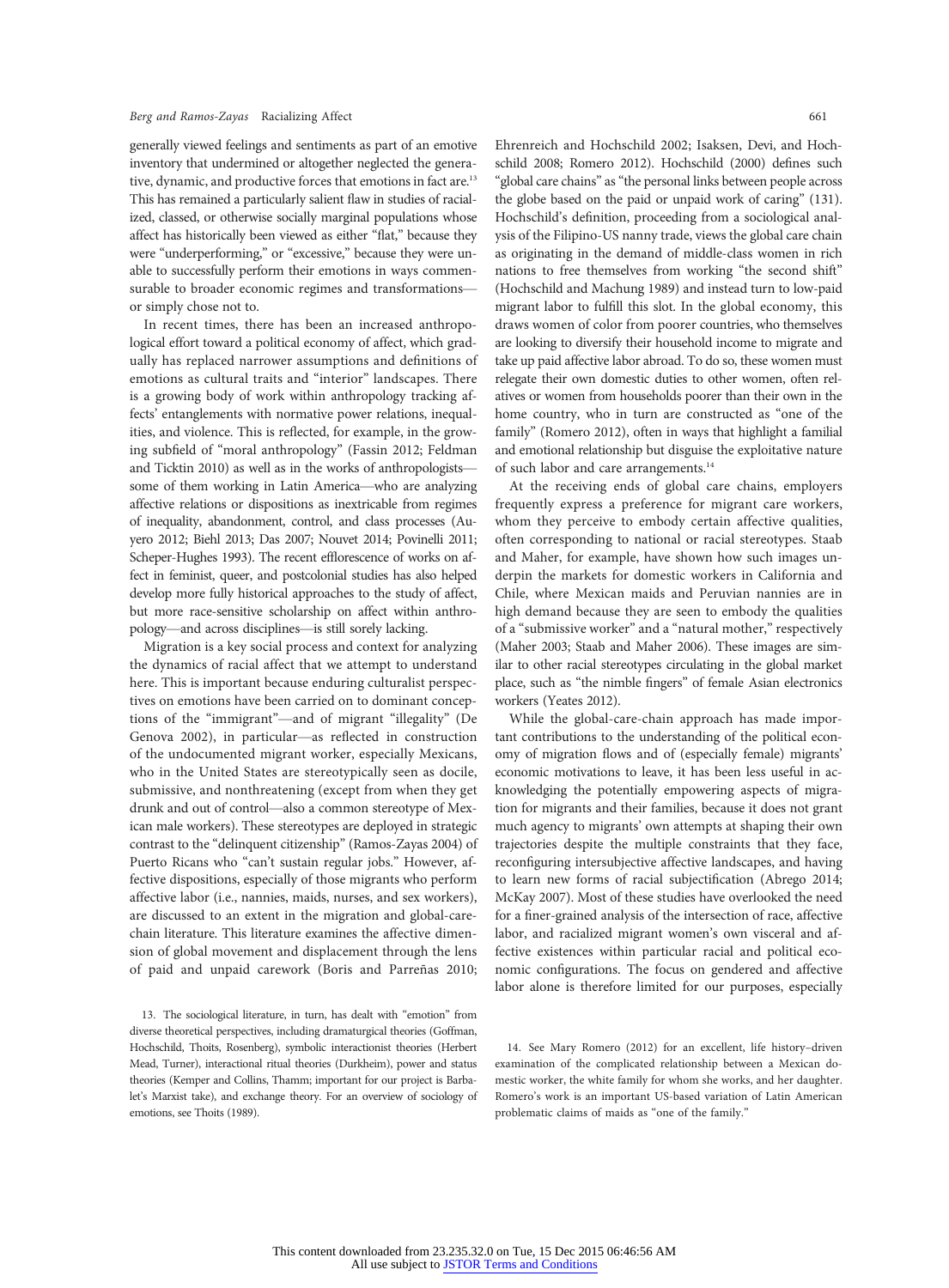when little account is made of how those carrying out the gendered labor of global care chains are racialized migrant women of color.

Racialized populations in Latin America and Latinos and Latin American migrants in the United States, as demonstrated in this paper, have occupied a prominent ethnographic and theoretical space in the academic unfolding of the study of "emotions" in US anthropology. This history, however, has often been ignored in the recent discussions of the "affective turn" in the social sciences. Like African Americans, US-born Puerto Ricans and, at times, Mexicans are particularly salient in ethnopsychiatry and culturalist perspectives in anthropology. Likewise, Latin American migrant populations have been studied as either "emotionless" workers assimilating to American ways of life and striving to live the "American Dream" (and not wanting to be perceived as ungrateful) or outcasts because of a presumed delinquent moral character that they "brought to this country" (or acquired here, because of their inability to "adapt," in the case of US-born Latino generations). As highlighted in this brief historical genealogy of the presence of affect in a wide range of studies concerning Latin American and Latino populations, the deployment of a language of "emotion" existed in tandem with policy, academic, and popular discussions of "morality" that racialized Latino and Latin American populations and set the ground for enduring racial projects still active today. This is why "racializing affect" is imperative to the study of affect and political economy in anthropology.

### A Theoretical Framework for Racializing Affect

In his 1935 preface to Zora Neale Hurston's Mules and Men, Franz Boas wrote,

It is the great merit of Miss Hurston's work that she entered into the homely life of the southern Negro as one of them and was fully accepted as such by the companions of her childhood. Thus she has been able to penetrate through that affected demeanor by which the Negro excludes the White observer effectively from participating in his true inner life. (Boas 1935, emphasis added)<sup>15</sup>

Boas's reading of Hurston's work illustrates two critical aspects that have shaped the intersection between race and affect since the very early years of anthropological interest in human emotion: first, the methodological suggestion that there is an affective attunement, based on race, integral to knowledge production and, second, the epistemological prop-

an attempt to reconcile perspectives on cultural relativism and human universality, while oftentimes undercutting or altogether neglecting a clear understanding of history and political economy (Casey and Edgerton 2007: 3). This tends to undermine the social realms of meaning and significance, along with the notions of power and inequality, on which self-formations are grounded.

osition that there is an "affected demeanor"—akin to an external expression of an "inner self"—that may or may not be "penetrable" by an outsider. Implied here is that there is an intimate and highly textured way of embodying race in a particular historical context and a self-conscious sense of collectivity that might be more accessible to some researchers (based on their own subjectivities) than to others. What can be inferred from Boas's statement is a recognition of a presumed affective attunement between Hurston and her "southern Negro" informants and that this attunement, furthermore, highlighted an epistemological realm beyond semantic availability. The intersubjective quality of the encounter between Hurston and her informants becomes critical to how blackness, but also whiteness, is produced under a mutual cognitive, emotive, and affective awareness (and self-referencing) of legacies of slavery and internal colonial conditions. Elsewhere, we discuss such issues of intersubjective "attunement" in ethnographic methodology and the "knowability" of affect from an epistemological perspective (U. Berg and A. Ramos-Zayas, unpublished manuscript).<sup>16</sup> In this paper, we theorize the productive intersection of studies of "affect" and "racialization." Boas's comment above hints at some of the questions that serve as impetus for this section, including What do we gain from "racializing" affect or considering "affect" a constitutive aspect of racialization practices? How can we understand the implications of academic examinations of and empirical approaches to "affect," and to what degree are anthropological perspectives of affect indicative of the different ways in which individuals and populations are racialized in the Americas? What are the consequences of affective experiences and expressions for individuals and groups along racial lines?

We highlight "racialized affect" as a historical and political dynamic in the Americas that requires multiple affective forms of sensorial, embodied, and visceral attunements. This conception of "racialized affect," we propose, has two cornerstones. The first is "liable affect," that is, the affective practices that serve to racialize, contain, and sustain conditions of vulnerability and a constitutive element of subject formation for poor, migrant, and socially marginalized populations (and structured by the whiteness project extant in the contemporary United States). The second cornerstone is "empowering affect," that is, the affect associated with privilege and always-already perceived as complex, nuanced, and beyond essentialism. While a conception of "liable affect" results in a simplified and essentialized "inner world" that undermines the complexity and subjectivity of populations racialized as Other, a conception of "empowering affect" perpetuates the privileged and nuanced subjectivity frequently reserved for US whites and Latin American self-styled whitened elites. It is 15. The historical genealogy of psychocultural studies rests both on

> 16. We analyze methodological and epistemological approaches to affect in general, and racialized affect in particular, in an article in progress that we have provisionally titled "Racialized Affect" and the Ethnographic Process (U. Berg and A. Ramos-Zayas, unpublished manuscript).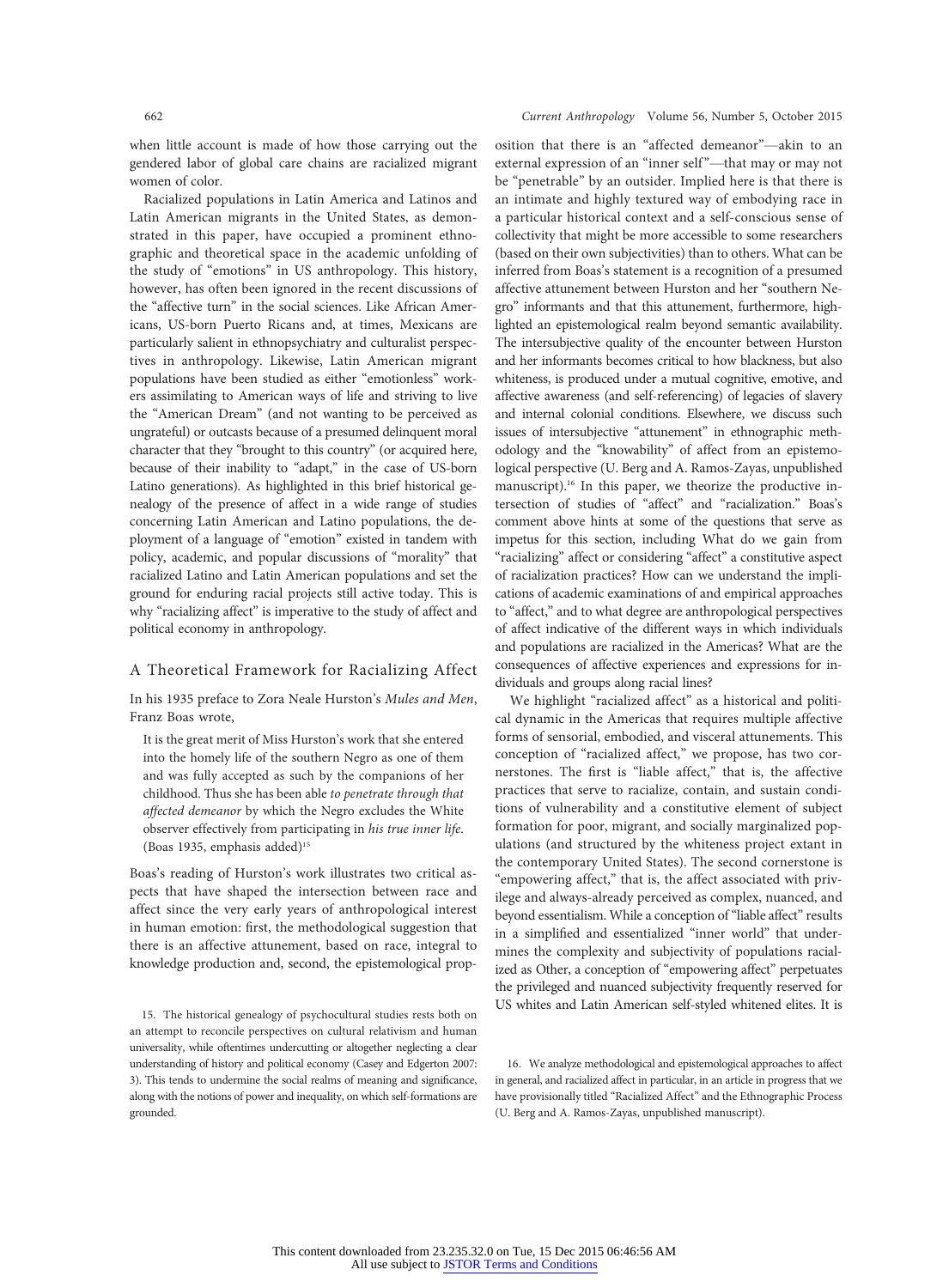important to emphasize that these two cornerstones—"liable affect" and "empowering affect"—operate in multiple, shifting, and complex configurations and are often evaluated on the basis of their potential to sustain the very imperialist and neoliberal projects on which they are contextualized. There is a relational and even mutually constitutive aspect to these affective modes.

These forms of affect operate in ways that, if we pay attention to them, help us understand the concrete yet complex practices of racializing affect. While "liable affect" serves to represent the disciplinary functions of racialization, it also creates a zone of potentially essentializing and even "selfprotective" interiority that remains agential despite the disciplining project. Likewise, although "empowering affect" perpetuates privilege, such privilege has to be continuously reinvented and even developed in terms of "knowing" and recreating its racialized Other. This continuous attentiveness to changing racialization processes is, in fact, required for "empowering affect" to continue to effectively exert its disciplining power. An example of this would be the "racial paranoia" proposed by John Jackson (2008), which underscores forms of "political correctness" that require that privilege be maintained, not through overt forms of domination but by learning to manage white social anxiety. By becoming proficient in changing racial language and social expectations, fundamental power structures can still remain largely unaltered.

Despite the evident interdependent, constitutive, and relational aspects of "liable affect" and "empowering affect," their interrelationship is subjective, context specific, and fundamentally grounded on unequal power dynamics that are never perfectly equivalent or static and are (re)constituted on multiple scales. We are not suggesting that there is a discrete "liable" or "empowering" affect associated with a discrete "subordinate" versus "powerful" group; in fact, affect can have a self-conscious, learned quality, so that populations can become strategically devoted to learning the "appropriate" affective demeanor for particular interactions and situations. The very familiarity with and access to those self-conscious processes may vary historically and be inspired by different individual and community needs, aspirations, and social locations. For racialized populations, learning the dynamics of whiteness and empowering affect is often imperative for survival—literal and social—whereas for dominant populations, empowering affect is an arsenal of their cultural capital.

What remains central to these configurations that we are calling "liable" and "empowering" affect is that, regardless of the seeming possibility of a concerted affective cultivation by some, the social-hierarchical relationships are in accordance with a white-supremacist logic and the needs of capital. Privileged individuals and populations are able to engage affectively with the poor—and learn to navigate with "ease" racialized subordinate worlds—as a way to sustain (and even enhance) their very racial and social power (for ethnographic examples in contexts of elite educational settings, see Gaztambide-Fernández 2009 and Khan 2011). Likewise, while subordinate populations can actively become "street therapists" (Ramos-Zayas 2012)—that is, observers and analysts of the worlds and forms of capital and privilege of the wealthy—expressing affect and internalizing or practicing affective personas carries only limited weight in the process of effectively subverting social hierarchies of class and race under neoliberalism. These forms of "self-fashioning" are prominent in Latin American contexts that require a mastering of multiple legal and institutional worlds (Berg 2015). The affective repertoire available to the powerful—"empowering affect"—exists, in this sense, in contradistinction to the forced containment of the affect of racialized populations, who are presumed to be, as we have argued above, either hyperaffective or affectively flat. By noting the ways in which affective practices and expressions act to sustain particular systems of power, our framework highlights how collective intersubjectivities are inherently historical and constituted in a crucible of a geopolitics of inequality built on colonial contexts and racializing practices that require a careful deconstruction of the instances in which affect discriminately serves as both vulnerability and embodied power.<sup>17</sup>

By considering "racializing" practices in examinations of affect and recognizing the "affective" ways in which racial hierarchies are sustained, we acknowledge that examinations of subjectivity and self-awareness not only are not incompatible with academic examinations of political economy and materiality but also, in fact, have to be considered as constitutive to such examinations. Such an approach recognizes that there are aspects and value in human life beyond what might be semantically available through conventional methodological tools (Cacho 2012) but nonetheless foundational to understanding particular histories and political economic contexts. New empirical modalities of inquiry are required to transcend the semantic limitations of classical ethnography (U. Berg and A. Ramos-Zayas, unpublished manuscript). This recognition allows us to begin to comprehend the deeply felt and visceral sociality of race and how racialized populations of color in the Americas situate their individual history in national and international histories of slavery, colonialism, and imperialism that not are only comprehended intellectually but also are profoundly felt, experiential, and actively embodied conceptions of a social reality and historical reference. Being a racial subject is thus a highly historically conscious way of existing at multiple scales—as an individual, as part of a community, as part of a nation, and transnationally—that are expressed, knowable, and manifested in ways that require intense, ongoing intellectual and emotional work.

17. Randall Collins's concept of "emotional energy," built on the work of Goffman and Durkheim (see Turner and Stets 2006:33) is particularly insightful on this point. As Collins argues, individuals are often trapped in interaction rituals in which they have little power and in which, as a result, they experience negative emotional energy, such as fear, anxiety, shame, and guilt (Summers-Effler 2002); more significantly, these emotions can be differentially distributed across segments of a population that possess varying levels of power and prestige (Barbalet 1998).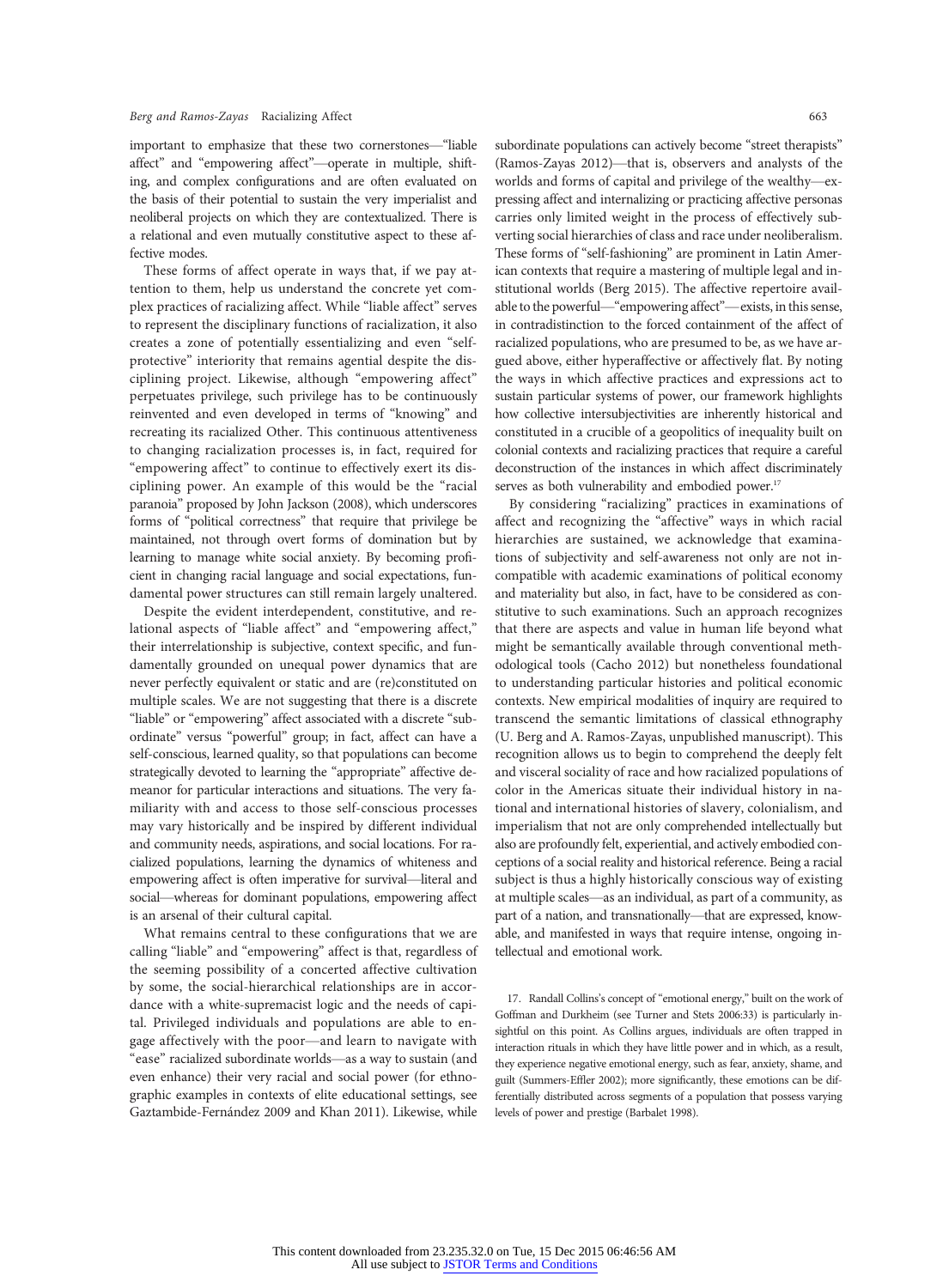664 Current Anthropology Volume 56, Number 5, October 2015

Our insistence on the centrality of history and historical self-consciousness in the affective worlds of racialized populations draws from Laurent Berlant's brilliant essay on "thinking about being historical" (2008). Berlant proposes a way of tracking affective intensities politically "without presuming their status as dramatic or, indeed, as events. . . . it rethinks the sensing of history, and of the historic" (2008:4). She uses the term "crisis ordinariness"to talk about traumas of the social that are "lived through collectively and that transform the sensorium to a heightened perceptiveness about the unfolding of the historical, and sometimes historic, moments" (Berlant 2008:5 n.8). Berlant's theorizing of the "ordinary" is particularly relevant to the racialized affect we propose here, in the sense that "to think emerges not just as cognitive response in general or the responsibility of special people but as a general opening for cultivating attentiveness and an ethics of mindfulness for a public intimate because they're experiencing together a shift in the atmosphere" (Berlant 2008:5; see also Das 2007). We would like to stretch Berlant's use of the "public intimate" even further to note the insinuation of collectivity in the context of racial, colonial, and imperialist geopolitics that characterized the "ordinary lives" of people of color in the Americas. In this sense, an ordinary event in the lives of racialized populations is produced as an emergent historical environment. Thus, if it is true that to be forced into thought in this way is to begin to formulate the event of feeling historical in the present, to be historical—in a cognitive and sensorial way—has always been integral to the affective repertoire and racial learning process of populations of color. This is precisely what we intend to highlight as we urge more empirically grounded examination of "racialized affect."

There are numerous merits to understanding "race" and "affect" as simultaneously intersectional and mutually constitutive (Crenshaw 1991); ultimately, however, we challenge the metaphor of a meeting place or fixed point suggested in these perspectives in favor of an understanding of "racialized affect" as a diachronic articulation of race and affect that remains attentive to multiple and energetic synergies at the basis of power dynamics. Race mediates and exists as a powerful mediator of social relations, institutional practices, and structural inequalities in the United States and Latin America. Since we view affect as necessarily intersubjective, race thus becomes a privileged critical space to examine levels not only of racial subordination but also of race as a site of power. Race also provides a multivector assessment that enables a view of affect that challenges academic tendencies toward essentialist practices and forms of neutralizing race. A "racialization" of affect has the potential to problematize the assumption that only populations of color have a "race" while also acknowledging the context-specific ways in which white supremacy is sustained, produced, and reproduced.

An important goal of the theoretical framework we have developed is to challenge stereotypical productions of racialized subjects, as we encourage a finer-grained exploration of an emotive self-fashioning, reflexive capacity and historical

directionality of racialized and colonial populations. We do not equate affect with subjectivity, however. While affect has some components of subjectivity, it is in constant formulation with structures and materiality, and thus it is necessarily intersubjective. In fact, in the case of Latinos and Latin American populations, the subjects of our respective ethnographic studies (Berg 2015; Ramos-Zayas 2012), we recognize a collective form of intersubjective practice that does not rely on static portraits of "culture" or "ethnicity" in the way that is still common today in some mainstream academic perspectives in anthropology. A collective intersubjectivity is necessarily grounded on a locus of enunciation that takes into account who does the labeling, as well as on socially constituted forms of implicit social knowledge (Taussig 1986), "cultural intimacy" (Herzfeld 1997), and "racial paranoia" (Jackson 2008).<sup>18</sup> Rather than striving for an across-the-board access to "inner worlds" that are, in fact, socially constituted and also strategically self-protective, collective intersubjectivity requires attention to everyday ways in which racialized ways of being are (re)produced, narrated, and embodied in tandem with political, economic, social, and moral structures.

The terrain of intimacy, affect, and attachment can enhance simplistic ways of thinking about large-scale political and economic transformations and practices; indeed, the framework we propose is an epistemological and empirical call to bring together intimate economies of affect, embodiment, and personhood in articulation with large-scale economies of empire and capital (see Dole 2012). The intersection of affect, race, and global movements sheds light on questions of "lateral agency" and "interpassivity" (Berlant 2011) as certain individuals become required, under neoliberal globalization, to produce affective practices intended to maintain worlds rather than make them. The framework of racializing affect in the case of Latin American and Latino populations forces us to consider new forms of abandonment that produce sites of flat or excessive affect always intended to highlight the "underperformativity" of certain subjects and the "deservingness" of others.

#### Concluding Remarks

The regulation of movement, identities, and notions of personhood among Latino and Latin American populations is a key site in which to examine how racialized affect operates.

18. Jackson's (2008) emphasis on the internalized and interpersonal aspects of race is an important intellectual incursion into understanding the ways in which "talking the talk" has substituted for "walking the walk" in US racial relations. More than a focus on the affective or embodied qualities of everyday interracial sociabilities, Jackson's work offers a strong analysis of the ironic ways in which (verbal) language actually produces racial miscommunication among Blacks and whites in the United States. "Political correctness," as a linguistic strategy of interracial civility, for instance, has led to forms of self-censoring in frank racial talk that contribute to interracial suspicion, rumors, conspiracy theory, and mistrust in the United States.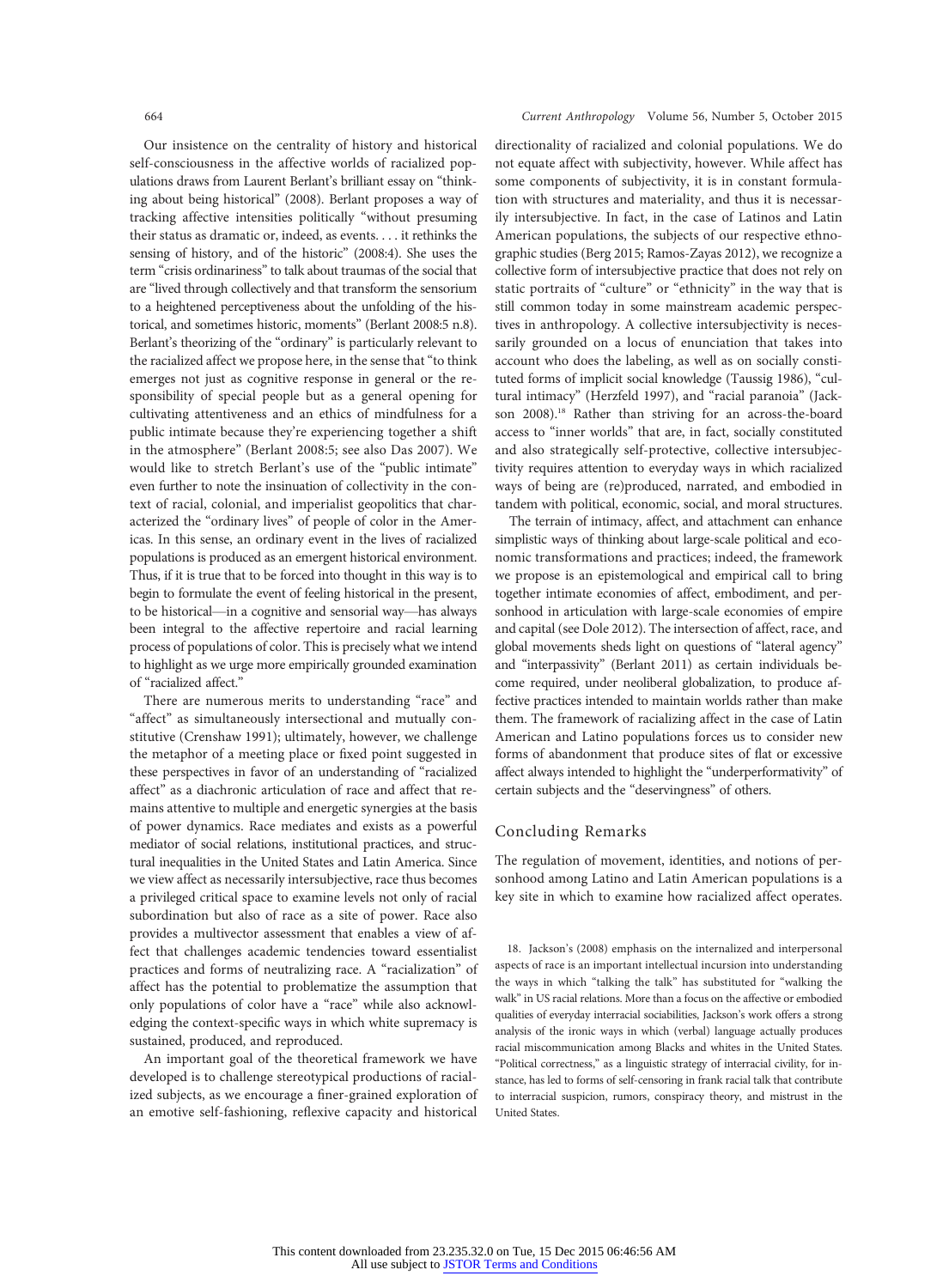Unlike previous works, which have either culturalized emotions, a tendency that has produced enduring and damaging stereotypes and racial profiling, or altogether avoided considering the affective worlds of the populations in question, this paper has proposed to view "affect" as a productive lens to examine race and migration. Doing so enables the everyday lives and struggles of racialized minority and migrant populations to acquire additional layers of complexity, which challenge conventional notions of agency and shed light on the quintessential structure-agency debate in the social sciences. By challenging a culturalist view of "emotion" in an effort to acknowledge the affective complexity that characterizes intersubjective connections, quotidian lives, and global attachments, we also signal how white supremacy and neocolonialism operate at the most intimate, visceral levels of social experience.

A focus on "racialized affect," as we have argued here, adds dynamism to racialization theory while also identifying how cultural images, stereotypes, and projects circulate, along with bodies, in transnational flows. Neoliberalism itself also frames the "creativity" of racial and affective reinvention without requiring an eradication of inequality; rather, these neoliberal agencies are highly selective and circumscribed. In our iteration of the term "racialized affect," we insist on moments that privilege forms of "emotional self-invention" and "embodied self-packaging," as we also highlight the malleability, multiple belongings, and fragmented solidarities that oftentimes condition the experiences, everyday lives, and aspirations of US Latino and Latin American populations. Relationship to political-economic and historical contexts is never passive but is ensconced in affective practices and interactions, along with self-conscious relationships to "history" that are critical instances of self-referencing for marginalized populations.

By way of concluding this essay, a pertinent question remaining to be asked is If racial affect is produced intersubjectively and historically, could it be applicable everywhere? In principle, there is nothing about racialized migrants or minorities in the United States per se that gives them a privileged position vis-à-vis this reconfiguration of affect. Rather, it is the particular relationship that Latin American, Caribbean, and perhaps other migrant populations from the global South have to transnational processes of modern capitalism, neoliberal projects, and patterns of labor exploitation and racial differentiation in the United States that creates this "savage affective slot."<sup>19</sup> Scholarship that examines historically grounded constitutive formulations of race and affect elsewhere in the world would provide invaluable comparative perspectives in

19. We are grateful for the anonymous reviewer who highlighted this point for us, as well as for all three reviewers for their close and enthusiastic reading of the manuscript and incisive, provocative questions. Although we do not know their names, we do hope that they will sense our deep appreciation when they read the finished essay. In addition, we are grateful to Carlos Vargas-Ramos, Edgar Rivera-Colon, Emily Martin, and Michaela di Leonardo for their incisive comments in the project's earlier iterations.

the spirit of the theoretical framework we have developed here.

## Comments

#### Nicholas De Genova

Department of Geography, King's College London, The Strand, London WC2R 2LS, United Kingdom (n.degenova@gmail.com). 14 IV 15

## The Problem of Racialized Affect, and Affect as a Racial Problem

Between me and the other world there is ever an unasked question: unasked by some through feelings of delicacy; by others through the difficulty of rightly framing it. All, nevertheless, flutter round it. They approach me in a half-hesitant sort of way, eye me curiously or compassionately, and then, instead of saying directly, How does it feel to be a problem? they say, I know an excellent colored man in my town; or, I fought at Mechanicsville; or, Do not these Southern outrages make your blood boil? At these I smile, or am interested, or reduce the boiling to a simmer, as the occasion may require. To the real question, How does it feel to be a problem? I answer seldom a word. (Du Bois 2007 [1903]:7])

The critical part of [anthropology's] attribution of nativeness to groups in remote parts of the world is a sense that their incarceration [in space] has a moral and intellectual dimension. They are confined by what they know, feel, and believe. (Appadurai 1988:37)

In the colonial world, the emotional sensitivity of the native is kept on the surface of his skin like an open sore which flinches from the caustic agent. (Fanon 1963 [1961]: 56)

To be racially subordinated, as W. E. B. Du Bois famously articulated, is to be socially and politically produced as a problem. By enunciating the ever-unasked question—How does it feel to be a problem?—as an organizing framework for apprehending the disparities between himself, as a Black American, and "the other world" of whites, Du Bois also articulated the profound question concerning racialized affect that Ulla Berg and Ana Ramos-Zayas identify in their incisive theoretical proposition. "Being a racial subject," the authors note, requires "intense, ongoing intellectual and emotional work." Hence, being racialized entails knowledge, articulation, iteration, and performance: it is a continuous labor. And this intense work is necessarily affective. This is as true for those racialized as white as for those subordinated by white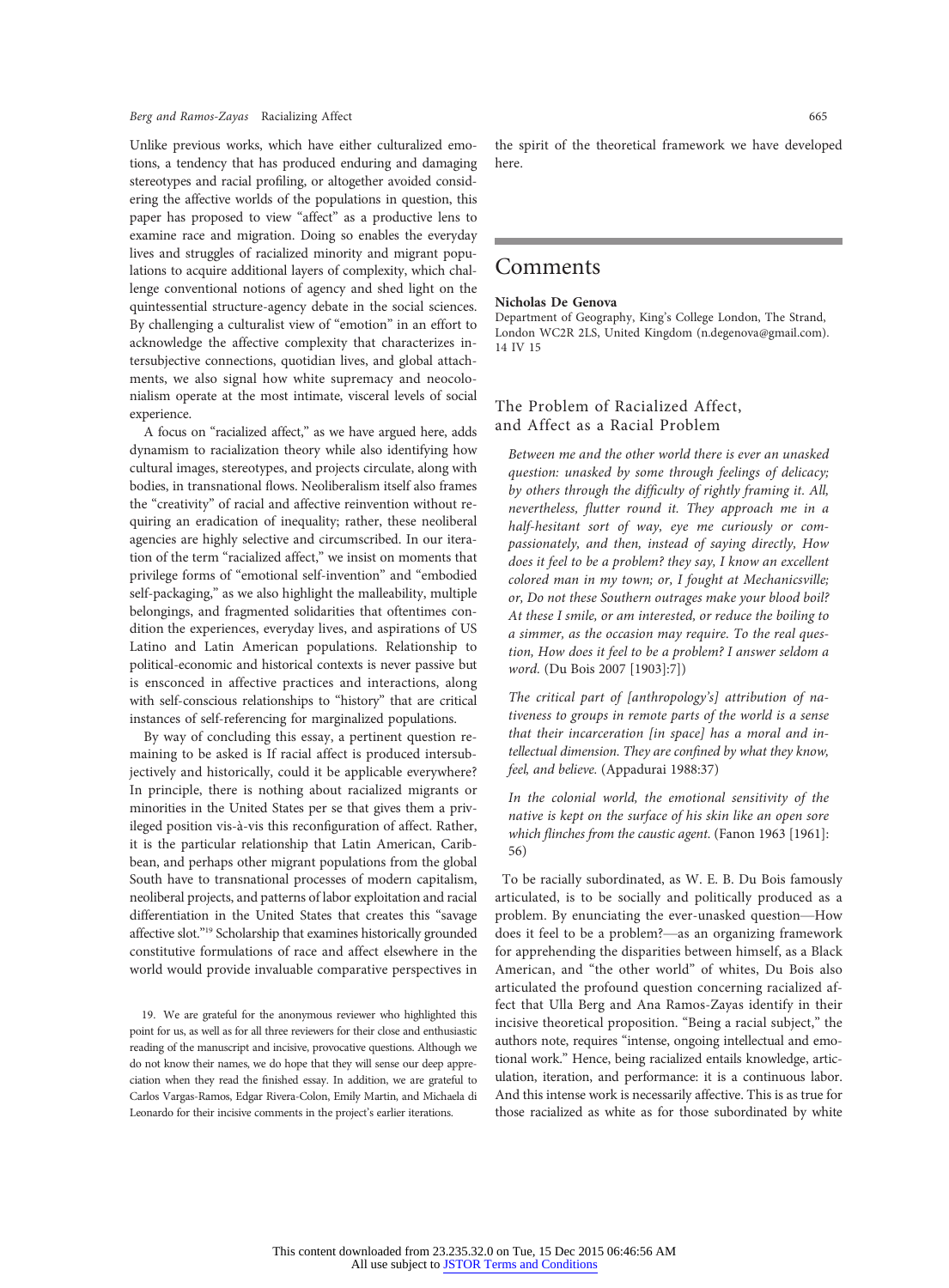supremacy, as Sara Ahmed (2004a, 2004b) demonstrates with regard to what she designates "affective economies." Indeed, for Ahmed, this work that emotions do is crucial for understanding how racial and national identifications succeed to align persons and their bodies to larger collectivities. Likewise, Berg and Ramos-Zayas direct our critical scrutiny toward "the deeply felt and visceral sociality of race."

Particularly for people of color in the Americas, ask the authors, how are histories of enslavement, genocide, colonialism, and empire not only intellectual and political problems but also "profoundly felt, experiential, and actively embodied conceptions" of social reality? "What," they therefore demand, "do we gain from 'racializing' affect or considering 'affect' a constitutive aspect of racialization practices?" In light of Fanon's vivid portrayal of the colonial condition as affectively experienced like an open wound, we might equally well demand instead How much do we lose—or rather, how much more can we afford to lose—by failing to see affect as a constitutive dimension of racialization? Indeed, in their quite instructive genealogical reflection on representations of Latin America and Latinos in the United States, the authors reveal how deeply racialization has, in fact, always been inflected with affect as a veritable electrical current coursing through the whole history of racial stereotyping and racialized rationalities for the debasement of various groups. This, importantly, is where and when anthropology necessarily must enter our critical field of vision. For, perhaps more often than not, the anthropological concept of "culture"—replete with its manifold essentialisms as well as the attribution of an isomorphic correspondence of people within the bounded confines of both their putatively discrete "cultures" and the "native" places where they have customarily been incarcerated, in Appadurai's memorable phrase—has been profoundly complicit with the sociopolitical production of "racial" difference. After all, "race" was never truly reducible to any rigid notion of merely "biological" or phenotypic difference. "Race" has always been a proposition not only about what people are but also about how they are, what they do, and how they do it. In this respect, constructions such as "ethnicity" or "culture," which ultimately have relied uncritically on the seemingly selfevident "group"-ness of groups—and are generally predicated on notions of common ancestry and shared kinship—tacitly restore "race" precisely when they are supposed to replace it.

Thus, the authors make a crucial intervention in positing racialized affect as "a collective form of intersubjective practice that does not rely on static portraits of 'culture' or 'ethnicity.'" Insistent on affect as "a diachronic articulation," the authors instead foreground the historicity of racialization struggles, in which "intimate economies of affect, embodiment, and personhood" are inevitably articulated with "largescale economies of empire and capital." By rejecting the essentialist constraints of a culturalist view of "emotion," then, Berg and Ramos-Zayas rightly alert us to "how white supremacy and neocolonialism operate at the most intimate, visceral levels of social experience."

#### Alejandro Grimson

Consejo Nacional de Investigaciones Científicas y Técnicas (CONICET) and Unversidad Nacional de San Martín (UNSAM), Paraná 145, CP 1017, Ciudad de Buenos Aires, Argentina (alegrimson@gmail.com). 30 III 15

I think that the main thesis of Berg and Ramos-Zayas is a very relevant contribution. It points to a relationship between the processes of the formation of alterity and cultural stereotypes (central foci of anthropological enquiry) and affect. This is an interesting, original, and productive connection. My comment is concerned with their final question: "If racial affect is produced intersubjectively and historically, could it be applicable everywhere?" The "racialized affect" of alterity could be a powerful tool in particular contexts and not in others. There is a production of alterities relying on affect that are related to religion, sexual orientation, social class, and so on. There are processes of producing races that refer not to affect but mainly to moral and intellectual features. I think that this paper's capacity to demonstrate how less visible dimensions strongly influence othering discourse is fascinating.

After reading this paper, we can take as an example "ethnified affect." Discourses, images, and practices produce ethnic marks: some indigenous or immigrant groups mark other groups with a similar power by appealing to features of affect. Racialized affect from imperial and colonial power is worrisome and serious because of its social, economical, and political effects. But it is not unique. Affect, if I understood correctly, is also a political resource that any human group can use to mark alterities.

This paper allows for the possibility of examining how phenomena similar to those analyzed here in reference to the United States and Latin American migrants have functioned as part of Latin American elites' differing strategies of nation building. Which was the affective dimension of marking the "other" from the white or mestizo? These alterities were a lot of the time racialized but also were ethnified, feminized, or made to appear foreign/foreignized.

"Race" is extremely variable between different Latin American countries. Racism is everywhere, but in each place, it functions in the context of specific historical and cultural conditions. Any idea that there is not racism in Latin America contradicts the work of numerous Latin American anthropologists. Nevertheless, Latin American migrants do not racialize in exactly the same way in which they are racialized. They do racialize in different ways, related to their own cultural configurations. Race is a specific way of typifying inequalities between human groups. Not any unequal or unfair situation is a racial one.

The authors say that "the idiom of 'race' shifted from biology to social science." Nevertheless, we know that the state, institutions, and people in daily life appeal to a "racialized language." So I think that the idiom of race also shifted from society to social sciences, in the specific sense that sometimes social sciences naturalize, or take to be true, this seemingly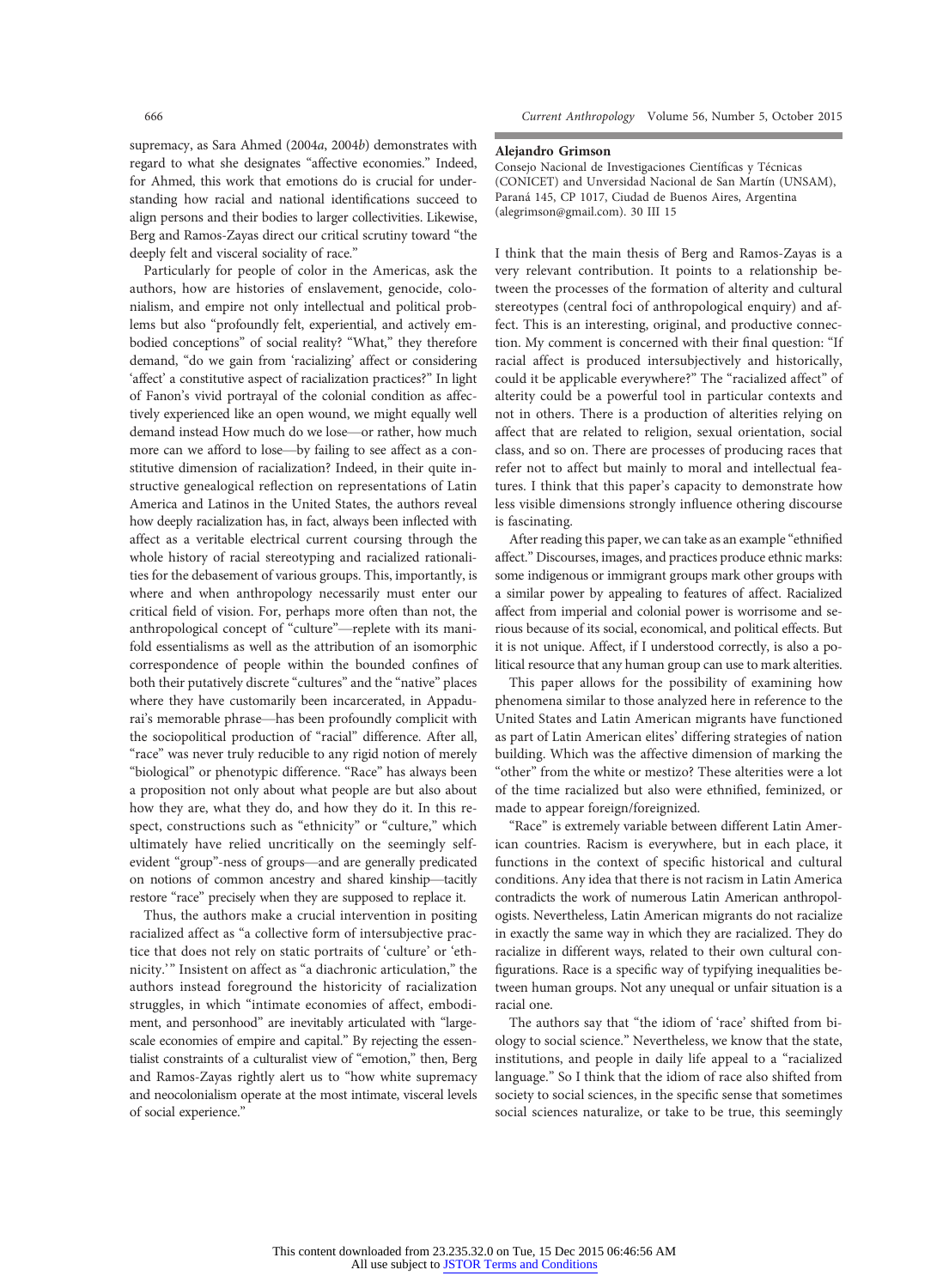obvious and commonsense language. Societies have different languages and categories to talk about heterogeneity and inequality. Race is a language present in almost all contemporary societies, but "race" has different meanings and articulations, along with ethnicity, class, and gender, in different places. The consequence is very clear: if the expert discourse can become watered down with "commonsense" language, does this occur in the same ways in which US, Argentine, Mexican, or Brazilian anthropology talks about race?

Studies on race and on affect by Latin American anthropologists who do not live in the United States are less common and are developed in other ways. The evidence is their absence in the bibliography of this excellent paper that refers to a metropolitan discussion. This could be misunderstood. These central debates of anthropology are crucial to what Gustavo Lins Ribeiro called the cosmopolitanism of peripheries. We have learned to use them in relation to our own agendas. The authors clearly assert that "racialized populations in Latin America and Latinos and Latin American migrants in the United States" have occupied a prominent space in the "study of 'emotions' in US anthropology." So, in this fascinating invitation to analyze and provide comparative perspectives, my hypothesis (which could very well be wrong) is that, in Latin America anthropology, you can find mechanisms and discourses linked to "racialized affect" in crucial authors up to the 1960s, but you do not find them in authors such as Cardoso de Oliveira, Carlos Iván Degregori, Stavenhagen, García Canclini, Pacheco de Oliveira, and Alcida Rita Ramos. My own generation, I think, is ready to take papers like this and to amplify their potential, researching with these tools race and other ways of making alterities, contributing to build a global conversation.

#### Bonnie McElhinny

Department of Anthropology and Women and Gender Studies Institute, University of Toronto, 19 Russell Street, Toronto, Ontario M5S 2S2, Canada (bonnie.mcelhinny@utoronto.ca). 20 IV 15

## History and Debates in Studies of Affect and Racialization

In Aimé Césaire's Discourse on Colonialism, first published in 1950, the Martinican intellectual wrote, "it is not the head of a civilization that begins to rot first. It is the heart" (2000 [1950]:48). Césaire and his devoted student and fellow Martinican Franz Fanon articulated a compelling anticolonial politics by analyzing the impact of colonialism on the affect of both colonized and colonizer and thus showed the necessity of political and economic decolonization, but also its insufficiency. One of the legacies of their work is a rich and vibrant body of work on affect by antiracist, feminist, and queer scholars

intent on elaborating the continuing and changing ways that affective impositions are central to capitalist and colonial projects and the ways that affective reconstitutions are critical to the work of wholesale decolonization and economic liberation.

Some of this scholarship is cited in this paper. Some is not. Berlant's work is centered, and one article by Stoler is cited (but not her books; Stoler 1995, 2001, 2002, 2006). Missing entirely, however, are other influential and recent works in this tradition, by Ahmed (2004b), Brown (1995), Butler (2004), the aforementioned Césaire (2000 [1950]), Cheng (2001), Colen (1995), Cvetkovich (2003), Gilroy (2005), Hondagneu-Sotelo (2001), Pratt (2012), Pratt et al. (2009), Rose (1999), and Sedgwick (2003). Colen's, Hondagneu-Sotelo's and Césaire's work deal directly with the Caribbean and Latin America; Million (2013), Simpson (2009), and others focus on dilemmas for indigenous people elsewhere in the Americas. It seems curious, also, to frame Fanon's contributions as primarily about Algeria: does this place contributions from Black scholars in Latin America and the Caribbean outside a discussion framed as largely between mestizos and indigenous peoples? The net effect is the erasure of the work of many key critical scholars many of whom are indigenous scholars or other scholars of color, feminist or queer scholars, or all of these. Perhaps the authors disagree with the approaches in these works. We then need to see these disagreements. But the erasure of this work means that the primary claim of the introduction and the conclusion—that studies of affect have developed separately from research on race and racialization, and that this paper's key contribution is the articulation of a framework for bringing together intimate economies with economies of empire and capital—is overstated.

This paper has an important and rich contribution to make to these ongoing discussions with its discussion of the ways that racialized notions of affect are developed and deployed in American and various Latin American accounts. It offers a rich overview of how anthropological and popular-cultural representations of affect are complicit with the development of political and economic hierarchies. This paper is attentive to political-economic moment and historical transformation. It reviews affect and mestizoness/racial-mixing ideologies of affect and indigeneity in the context of nineteenth-century nation building; notions of racial democracy/harmony as a way of "whitewashing" colonialism's impact in the early twentieth century; the construction of images of a happy, if not clownish, latinidad during the 1949s/Good Neighbor policy period alongside harsher portrayals of Puerto Ricans as lacking the emotional tools for capitalist success; the portrayals of Mexicans and Puerto Ricans in the 1960s and 1970s debates about the causes of poverty, which included a discussion of mental health, fatalism, and so on; and perduring negative images of immigrants. Not all of these studies have been conventionally understood as about affect, but the paper convincingly shows the central role that affect plays. It begins to explore some of the dangers of the recent rise in interest in affect for those groups most frequently and pejoratively asso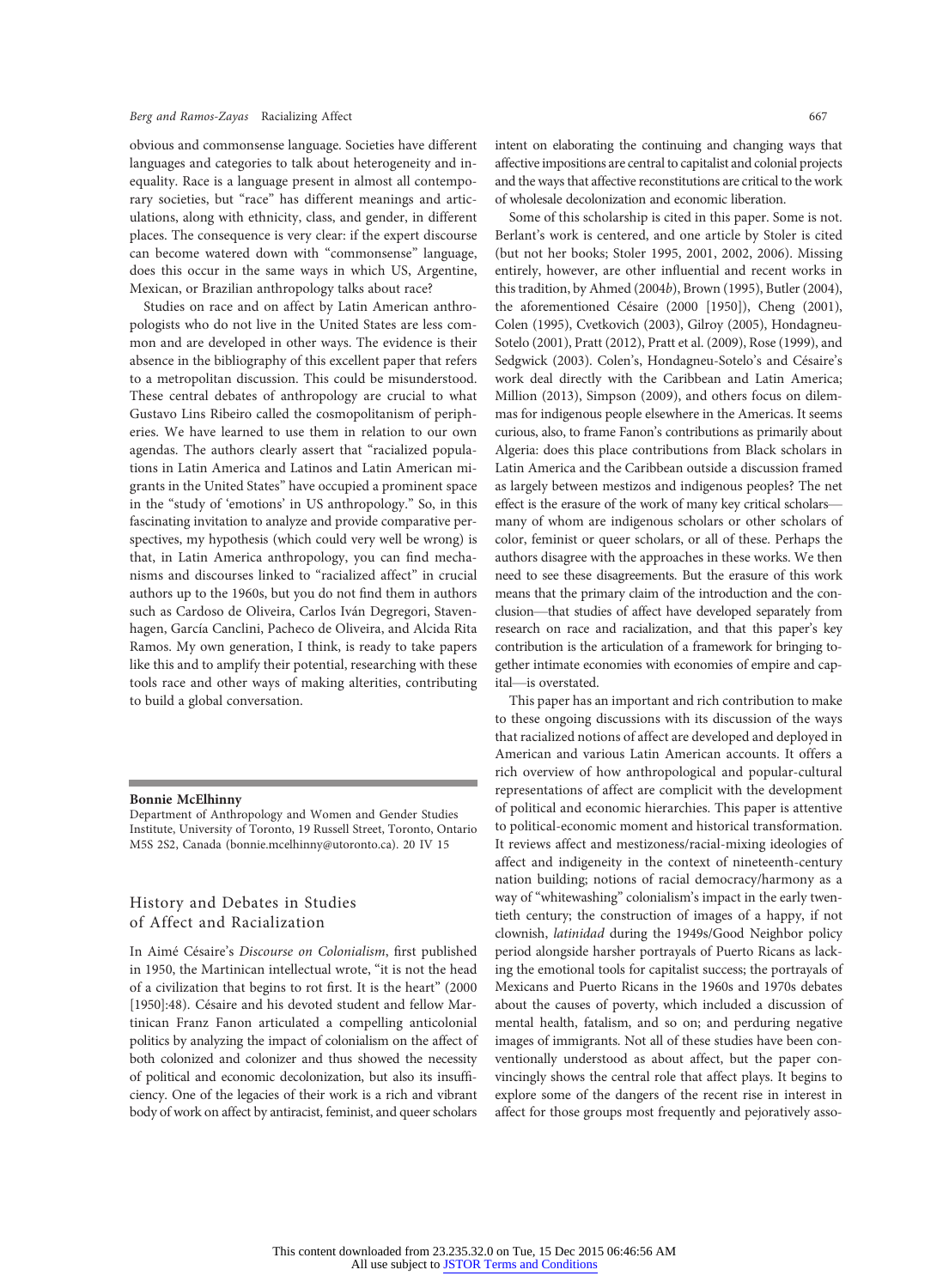ciated with affect. With this rich historical genealogy, this paper can sustain a different kind of claim, a more precise and positioned one, about the place Latin America and the Caribbean hold—or do not hold—in such theoretical discussions but also and critically about the ways that comparative politics of racialization work to sustain imperialism and capitalism. To make this claim, however, it remains crucial to acknowledge and analyze the work in the area that does exist—for what it might provide as a building block or for what needs to be remedied. The scholars cited above take on gendered and sexualized forms of racialized affect in the wake of 9/11, in the context of neoliberalism, postcolonialism, and migration; they look at hegemonic forms of white affect, the enforcement of it, and challenges to it. They look at the forms of affect presumptively associated with certain groups and the different kinds of racialized challenges this poses. While this paper does not initiate this conversation, its ingenious juxtapositions of academic, government, and popular-cultural stereotypes of affect have much to contribute to a nuanced, long, and ongoing conversation.

#### Elysée Nouvet

Department of Clinical Epidemiology and Biostatistics, McMaster University, Communications Research Laboratory, 2nd Floor, 1280 Main Street West, Hamilton, Ontario L8S 4K1, Canada (nouvete@mcmaster.ca). 18 V 15

## No Such Thing as an Anthropology of Affects outside Othering Processes

There are disagreements in cultural anthropology about why and how affect matters to the social. These connect to what can be fiery debates, at least among the anthropologists I frequent, about what ethnographers who take affect seriously can, might, or should do (or at least try).

Deleuzian-inspired scholars such as Ochoa (2007), Stewart (e.g., 2000, 2007), and Massumi (e.g., 2002a, 2010) theorize affect as assemblages of nervous energies. In this literature, affects are visceral, never cognitive, forces that move and connect "stuff," including people. I appreciate the acknowledgement of the contagious potential of affects in this approach and its unsettling of a dominant expectation in the social sciences that life is transformed meaningfully only when such transformation is willfully authored. At the same time, without intention, belonging to no one, and shaping life but only outside conscious engagement, affects here are unaccountable. By that I do not mean that they cannot be captured, measured, or counted (although that is also true). Affects here are unaccountable in the sense that their impacts on specific individuals or groups can never be determined. Tracking affects in this approach seems primarily about describing what

sensations grab the ethnographer in a particular time/place/ space and imagining what (as of yet undefinable) futures fleeting affective formations might generate.

This is not the scholarship of Berg and Ramos. Berg and Ramos firmly root themselves in an "economies-of-affect" approach. In contrast to the amorphous, open-ended Deleuzians, here affects are always about power. This is an approach centered on making visible and critically engaging, unpacking, and describing lived experiences of "feeling rules" formed through and formative of the status quo. Affects here are not precultural, and they certainly are never pre- or postpolitical. They enter anthropological analysis because they are enmeshed with and integral to normalized projects, possibles, and impossibles whose contours may or may not be openly acknowledged but whose impacts are observable, widereaching, and often violent. This "economies-of-affect" anthropology has brought into focus the construction and lived impacts of "moral," feminized, humanitarian, heterosexualized, work-ready, neoliberal, and/or "bad" affects in specific contexts. What it has not done is attend to the intersection of affects with racialization processes. This is the blind spot on which Berg and Ramos focus in their article: "racializing affects." Their proposal is that theories and experiences of affects are racialized and racializing and that moving the political theory of affect forward requires attending to this.

Berg and Ramos's contribution to a political theory of affect becomes increasingly apparent and impressive throughout this article. First, the authors provide a clear yet detailrich synthesis of twentieth-century ethnographic accounts of "feelings" and "emotions" among Latinos and Latin Americans. They trace the coemergence and coconstitution of this scholarship with twentieth-century political, nationalist, and imperialist discourses that encounter and cast nonwhites as emotionally exotic, occupying and thus reinforcing an affective "savage slot." While some might argue that affect theory and the anthropology of emotions are not the same and do not therefore belong together in a genealogy, Berg and Ramos suggest rethinking that. Any anthropological representation of the affective lives of nonwhites or nondominant social groups, certainly in the context of the Americas, which is their focus, exists in a cultural landscape defined by legacies of Othering. Where historically and culturally nonwhite/nonelite bodies have been and continue to be defined as affectively Other, no ethnography of affects in the Americas avoids articulation to those politics.

Where things become even more provocative is in the authors' suggestion that if we are to get beyond narratives of "natural" and "simplified" affects among racialized Others, we might also have to rethink a dominant conceptualization of affects as separate from cognitive processes and intentionality. Empirically, this separation of cognition and affect does not ring true to Berg and Ramos. Citing Fanon's simultaneous intellectual and visceral awareness of white affective fear and disgust toward him as one example, Berg and Ramos propose that it is untenable to deny that being hypervisible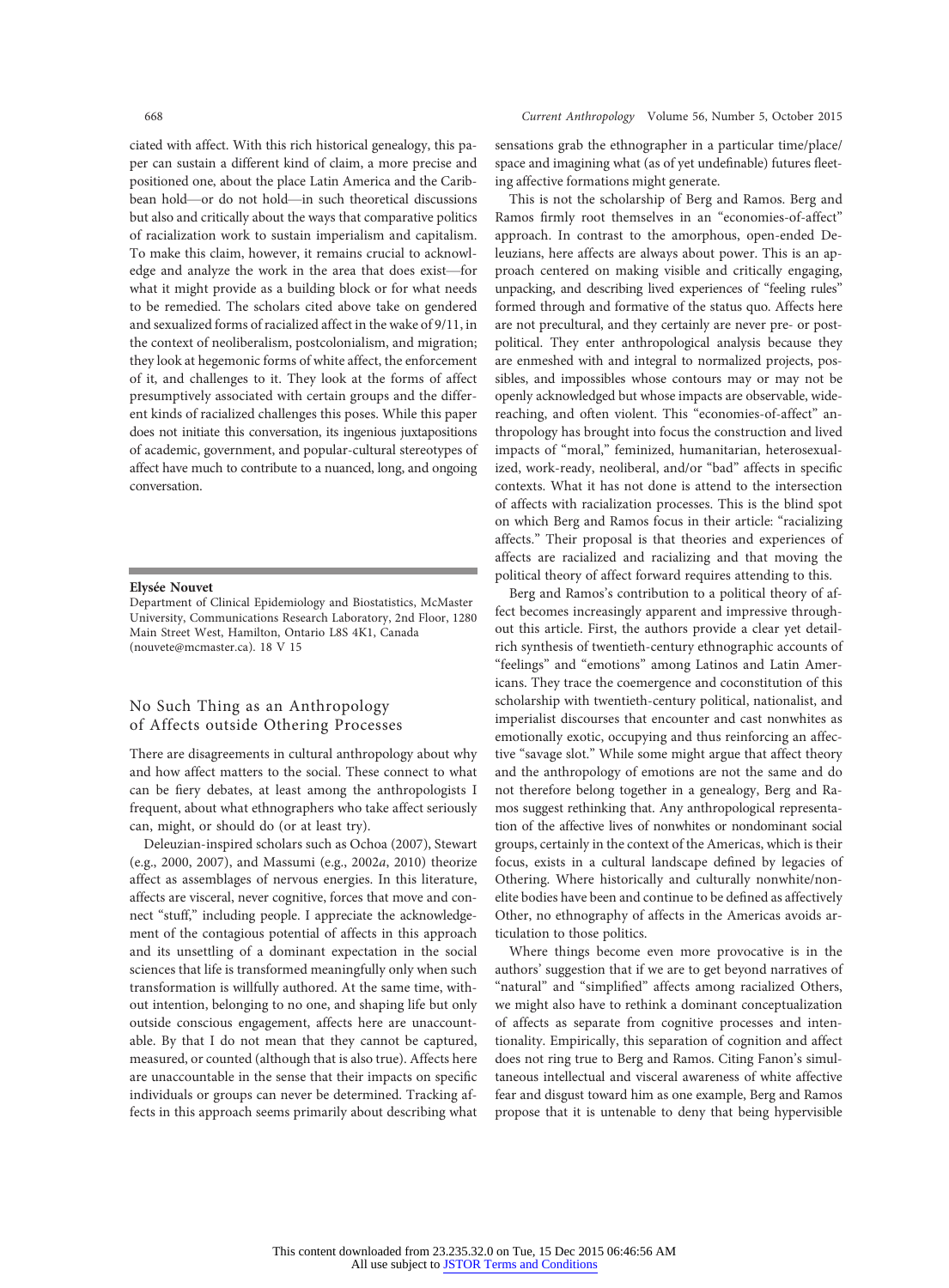has no impact on one's sensitivity to the affective realms of experience. At least some of those who live negotiating a hypervisible social identity as racialized Others will be or become hypersensible to the affective dispositions expected of them and to white/elite affective responses to them.

In my understanding, what Berg and Ramos are saying is that affect theorized as separate from cognition is an affect theory based in whiteness/privilege. It is a theory that comes from a white/privileged researcher's perception that feeling rules and norms are taken for granted by the majority. But there is a minority—a political minority if not a minority in numbers—that may be, by Berg and Ramos's proposal, acutely aware and, yes, even conscious, of affective formation. They are acutely aware of these because their adherence to or deviance from expected and desired affective norms attributed the Other, for which their body stands in public, does not go unnoticed. Played right or wrong, their always affective generating presence has power effects, impacting access to jobs and resources and playing into or out of discourses of the Latin/o/a as good or bad citizen/human.

A relatively clear takeaway from this article is that if we as anthropologists are serious about surfacing the intersections between affects, power, and politics, we need to attend to the ways in which systems of power and inequality generate very different experiences of affect for differently positioned social actors and groups. What remains to be discussed in future work, perhaps by these authors, is the question of how this more nuanced understanding of affective cultural forms might demand rethinking methods of studying affects. Not that we have such a wide range of methodologies clearly outlined in the literature as it is, but how do racialized affects point to the need for further discussion on the challenges of the ethnographer relying on their own body as a principal instrument for studying affects of social actors or groups who are differently positioned than themselves? There is definitely enough in this article to put anthropologists of affects on edge.

Ninna Nyberg Sørensen

Danish Institute of International Studies, Østbanegade 117, DK-2100 Copenhagen, Denmark (nns@diis.dk). 20 IV 15

Ulla Berg and Ana Ramos-Zayas offer an eloquent critique of the ways in which US anthropology historically has contributed to constructing unequal structures of feeling that complicitly reward a set of feeling rules, emotional work, and alternative forms of capital while disciplining and stigmatizing others. A comprehensive review of contributions—spanning from Mexican and Peruvian indigenismo, Brazilian conceptions of racial harmony, and US Good Neighbor policies to dysfunctional family and mental-illness studies among Puerto Rican migrants and notions of a culture of povertyencapsulates "the process through which the idiom of 'race' shifted from biology to social science" during the twentieth century and moreover laid the foundation for subsequent (re) racialization processes "based on presumed emotive (pre) dispositions" of particular groups of people. Such processes, the authors argue, maintain hierarchical relationships.

The alternative "economies-of-affect" framework suggested by the authors highlights how affect discriminately serves as both vulnerability and embodied power through a theoretical intervention of, respectively, liable and empowering affect. Migration, the authors then suggest, constitutes a "key social process and context for analyzing the dynamics of racial affect" in areas such as migrant illegality and global-carechain analysis.

In reflecting on the paper from Europe in the midst of one of the largest migration crises occurring in the Mediterranean—where thousands of security-seeking migrants are dying in attempts to escape different constellations of armed conflicts and economic crisis—the question at stake is not so much whether the suggested conception of racial affect is helpful but rather how it speaks to the ways in which the migration crisis becomes embedded in larger projects of exclusion. The intensification and diversification of migration and the concomitant production of illegality and criminalization of migrants are widely acknowledged by migration scholars, including anthropologists, forcing the rethinking of approaches not only to racialization but also to globalization, nationalism, religion, and the fundamental structural changes currently reconfiguring the conditions of migration, including its directionalities, actors, and systems of governance.

These days one does not have to look far to find powerful examples for analyzing the dynamics of racialized affect and the political deployment of a "language of 'emotion.'" On April 16, 2015, Italian authorities arrested 15 Muslims accused by fellow boat migrants of killing 12 Christian migrants and throwing their corpses overboard out of "religious hatred." Ten others "rescued" in another set of boats during the same day were arrested for "human trafficking." Any killing of human beings cannot be excused. At the same time, the dynamics of racialized affect at play draw heavily on feelings reactivated by the recent terrorist attacks in Paris and Copenhagen. In the first incident, Muslim Africans from the Ivory Coast, Mali, and Senegal have been portrayed as quintessential "pure evil," whereas representations of the killed Christian African migrants from Nigeria and Ghana highlight their deservingness as someone "worthy of rescue," not because of being categorized as legal migrants (genuine asylum seekers) but rather because of their Christian religion. The irony is that more migrants and asylum seekers are perishing at sea since the Italian operation Mare Nostrum—which saved more than 140,000 boat migrants in the period October 2013– 2014—was discontinued last year without any alternative European search-and-rescue operation to replace it.

The second incident, leading to the arrest of human traffickers, pretty much reflects the current European production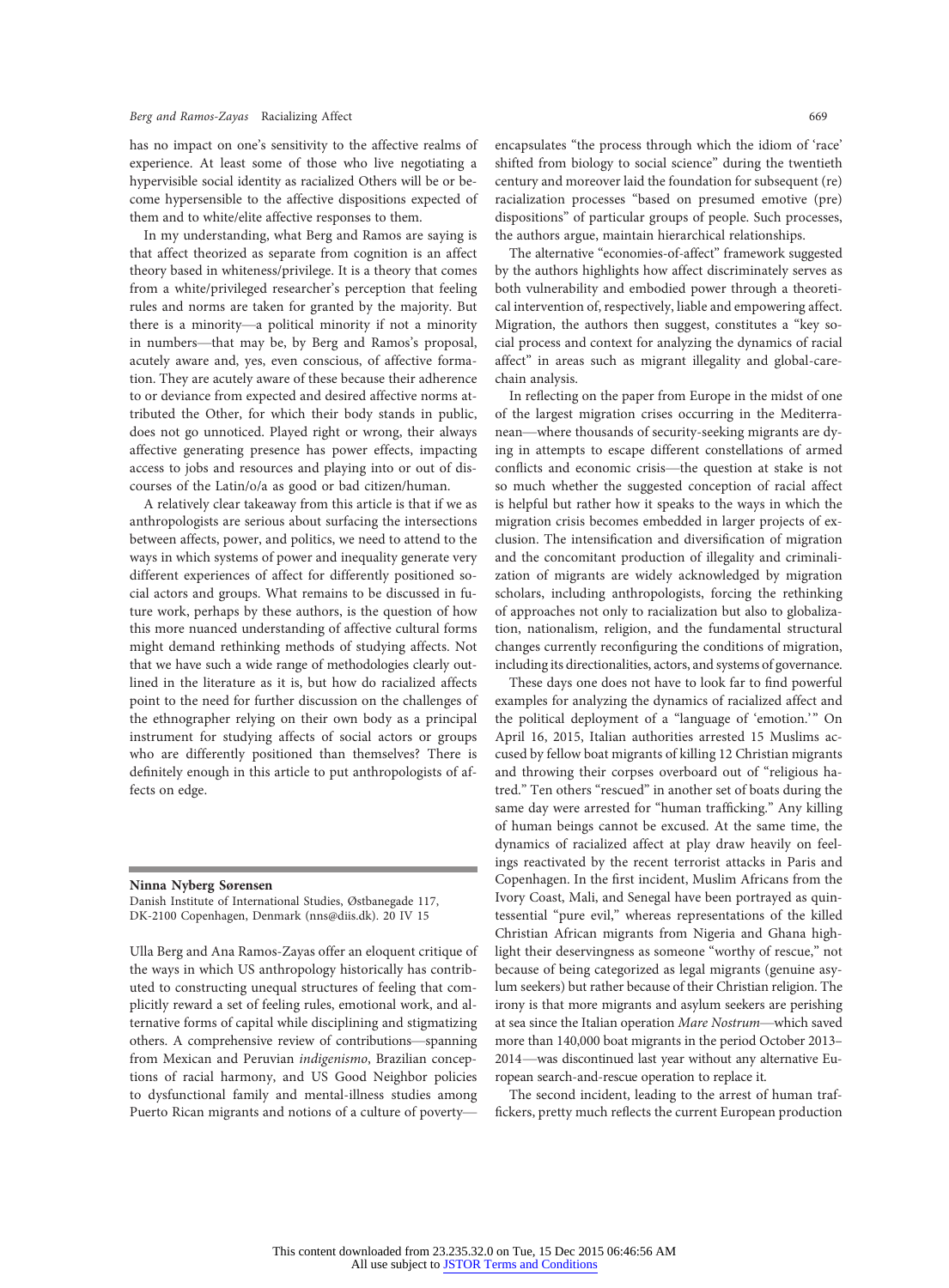of migrant illegality in (often populist) debates over the relation between economic and political migrants, their il/ legitimate claims, and the need to stop "illegal" migrants currently setting out from Libya's coast and heading for Europe. In this construction, illegality has a wide range of possible meanings, defined by specific political interpretations and practices that influence the means of escape for people fleeing from conflict and poverty. The confusion between asylum seekers and illegal migrants has recently been criticized by Scheel and Squire (2014) by means of three statements: (1) many refugees are actually economic migrants who abuse the system and therefore are illegal; (2) refugees are increasingly considered illegal because of restrictive migration policies; and (3) many genuine asylum seekers who would qualify for refugee status are forced to become "illegal" because of restrictive migration and asylum laws or border-control mechanisms that prevent them from seeking asylum.

The proposal to view affect as a lens to examine race and migration is evidently applicable beyond the US–Latin American–Caribbean regional sphere. Both incidents illuminates the ways in which affect operates in the production of migrant "others" and illegality beyond issues of racialization.

#### Analiese Richard

School of International Studies, University of the Pacific, 3601 Pacific Avenue, Stockton, California 95211, USA (arichard@pacific .edu). 19 IV 15

Affect is a matter of life and death in American cities, marked by the racialized legacies of US imperialism and the deepening inequalities nurtured by neoliberalism. News media are replete with reports of people of color brutalized and shot by white police officers, who justify murder as a reaction to feeling threatened. The quotidian burden of managing one's affective performances in order to keep from making others uncomfortable, to avoid one's very presence being perceived as a threat, is less often remarked. Berg and Ramos-Zayas present an urgent intervention into ongoing theoretical discussions around the relationship between structures and feelings, encouraging anthropologists to consider how affect is enlisted in processes of racialization. Their work centers on the experiences of US Latinos and Latin Americans, but its importance is much broader.

When Dar Rudnyckyj and I undertook work on our "economies-of-affect" project (see Richard and Rudnyckyj 2009), we saw affect as a productive field for thinking through the intersections of structuring processes, subjectification, and intersubjectivity. Rather than regarding it as an individual interior state, we focused on affect as transitive, a mediator of large-scale politicoeconomic change. It was clear to us that neoliberal reforms in both Indonesia and Mexico were eliciting new forms of subjectivity and moral conduct via economies of affect that circulated through both public and private places. We were interested in explaining, as we put it then, not so much what structures feeling, but rather what feeling structures.

We found the then-dominant conceptual focus on affect as a contained "interior world" rather than a relational medium to be very limiting. We did not, however, fully consider the political stakes of the anthropological projects through which these approaches had developed historically. Berg and Ramos-Zayas examine the intersections between the work of the culture-and-personality school, nationalist projects, and US imperial interests in Latin America, which served to generate official discourses around affect and moral character and link them to processes of racialization. They analyze the controversy around Lewis's "culture of poverty" thesis to illustrate how these connections unfolded and their historical legacy, in terms of the way poverty and social inequality of racialized others came to be justified in terms of their supposed affective pathologies. While our study considered how affective economies become attuned to broader economic transformations, they point out that the inability or refusal to engage in "proper" affective performances often becomes a mark of social marginalization.

Indeed, what I found most inspiring in this article was the authors' careful examination of the interiority/exteriority question with regard to the role of affect in processes of racialization. They insist that it is not merely possible but also politically vital to account for the interplay between what they term "liable affect" and "empowering affect." "Liable affect" is characterized as a vital component of the formation of marginalized subjects. It is disciplinary, in that it serves to racialize affective dispositions and practices associated with vulnerability and marginalization and to essentialize them in public discourse. It also, however, creates a zone of protective interiority, which may be individualized or collective. "Empowering affect," on the other hand, denotes the affective dispositions and practices associated with privilege and whiteness. These affective modes work together in productive tension to maintain privilege. The self-conscious performance of affective attunement highlights the fact that "populations can become strategically devoted to learning the 'appropriate' affective demeanor for particular interactions and situations." This brings another level of complexity to the theorization of affective dispositions and performances and also opens up room for methodological innovation in seeking to document the interplay of these factors ethnographically.

The authors' efforts to theorize the intersection of affective processes and racialization processes move the discussion on affect forward both by recognizing and scrutinizing role of anthropology in building conceptual frameworks that contribute to these dynamics and by laying bare the historical and contemporary political stakes of these frameworks. By connecting these fields conceptually (and pointing out the multiple ways they have been mutually implicated in political and social practice over the course of the twentieth century), the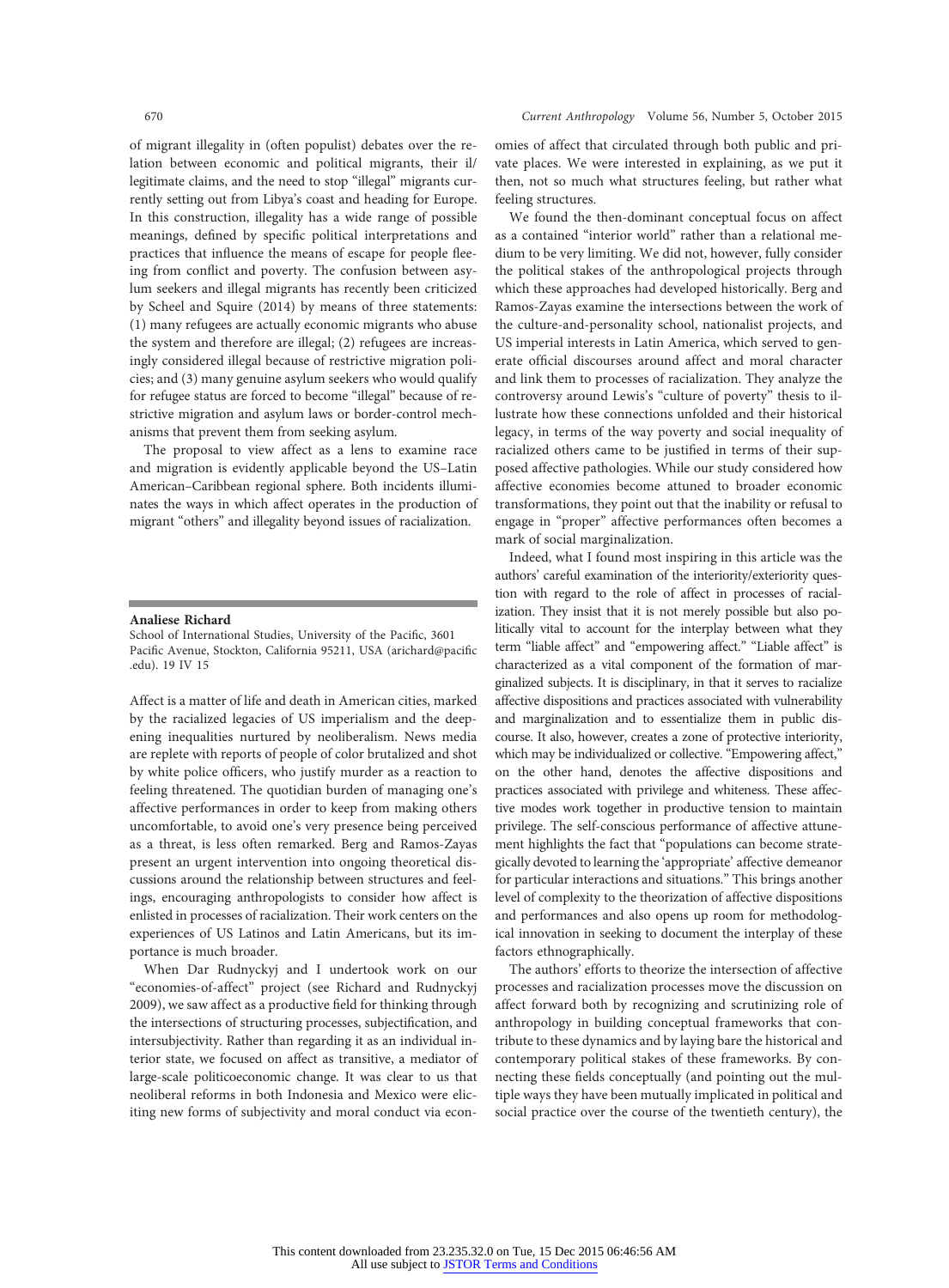authors enable us to ask innovative questions about what feeling structures. Exploring these questions, in turn, could afford anthropology a new opportunity to contribute to public debates about racialized inequality in the United States and elsewhere.

#### Daromir Rudnyckyj

Department of Anthropology, University of Victoria, PO Box 1700 STN CSC, Victoria, British Columbia V8W 2Y2, Canada (daromir@uvic.ca). 24 IV 15

This thought-provoking essay brings work in the human sciences on racialization together with scholarship on affect. Berg and Ramos-Zayas do an admirable job of showing how cultural categorizations have often relied on what the authors call "racialized affect." In attending to the ways in which affect is racialized, the authors seek to "problematize the assumption that only populations of color have a 'race' while also acknowledging the context-specific ways in which white supremacy is sustained, produced, and reproduced." The authors underscore the relationship between affect and racialization and put forward a laudable challenge to future research in anthropology that attends to these topics. They provide important insight into the fact that affect is almost always political. Nonetheless, the claim that affect is "inseparable and in diachronic articulation with racialization processes" and the authors' "insist[ence] on qualifying 'affect' as 'racialized'" raises a set of questions. Do the authors mean that all affect is alwaysalready racialized? Or might there be manifestations of affect that are not racialized?

The essay prompts two further provocations. First, with regard to method, it might have been useful if the authors had distinguished between affect as an empirical object and affect as an analytical device. This would entail differentiating the instances in which affect is evident as a thing in the world and those in which scholars explicitly identify affect as a window into or explanation for social and cultural phenomena. The authors draw mainly on the history of US anthropology as evidence for their argument. Thus, the evidence for the essay is mainly based on an historical overview of how anthropology has used affect as an analytical device during the twentieth century, focusing on how anthropologists and others have deployed affect to make racialized classifications of human populations. The authors argue that representations of "cheerful" and "happy-go-lucky" Latin Americans converged with the orientation of the culture-andpersonality approach in cultural anthropology. They further note how, in an earlier anthropology, generalizations regarding culture were premised on generalization about affect. I have no quarrel with the facts of this argument, but I wonder what sort of anthropological project these observations enable. In other words, how does the concept of racialized affect

facilitate ethnographic inquiry? What sorts of ethnographic insights does it enable?

My own research (Rudnyckyj 2010, 2011) and work that I conducted with Analiese Richard (Richard and Rudnyckyj 2009) took a somewhat different approach. Rather than treating affect as an analytical device, or, in the authors' words, "a productive lens" that enables generalization, I have sought to treat affect as an empirical object. That is to say, I have sought to show how affective enactments are critical sites for an ethnographic inquiry dedicated to conceptual clarification and innovation. In attending to affect in this manner, I have (both collaboratively and in my own work) sought to explain how affect is deployed empirically as a medium of subjectification, that is to say, as a means of making human beings amenable to specific modes of discipline, management, and government. In this vein, I wonder how a concept of racialized affect might be useful to approaches that have treated affect less as an analytical device than as an empirical object. Such an approach might be designed not so much to deploy affect as a lens to examine racialization as to understand how affect is elicited to produce racialized subjects.

Second, one might ask whether affect is something that needs to be "theorized." In part, this has to do with my own ambivalence toward theory, which is prompted by the later work of Michel Foucault, in which he wrote that he hoped his work would "move less toward a 'theory' of power than toward an 'analytics' of power: that is, toward a definition of the specific domain formed by relations of power, and toward a determination of the instruments that will make possible its analysis" (Foucault 1978:82). Foucault came to realize that his theorization of power as productive led to a political impasse, insofar as it led to a situation in which we "are alwaysalready trapped" (83). Thus, Foucault came to see theory itself as potentially replicating the very structures against which it set itself. Theory, like the state or colonialism, contains within it the seeds of an aspiration to generalization, totalization, and control. Thus, it runs the risk of becoming part of the very edifice that it purports to call into question. In this vein, one might ask how theorizing affect enables creative ethnography that simultaneously does analytical work. I would be very interested to learn how racialized affect enables ethnographic work and would encourage those inspired by this concept to develop this line of analysis in empirically situated inquiries.

#### Deborah Thomas

Department of Anthropology, University of Pennsylvania, Penn Museum 335, 3260 South Street, Philadelphia, Pennsylvania 19104- 6398, USA (deborah.thomas@sas.upenn.edu). 21 IV 15

Berg and Ramos-Zayas make an extremely productive intervention with this essay designed to articulate analyses of race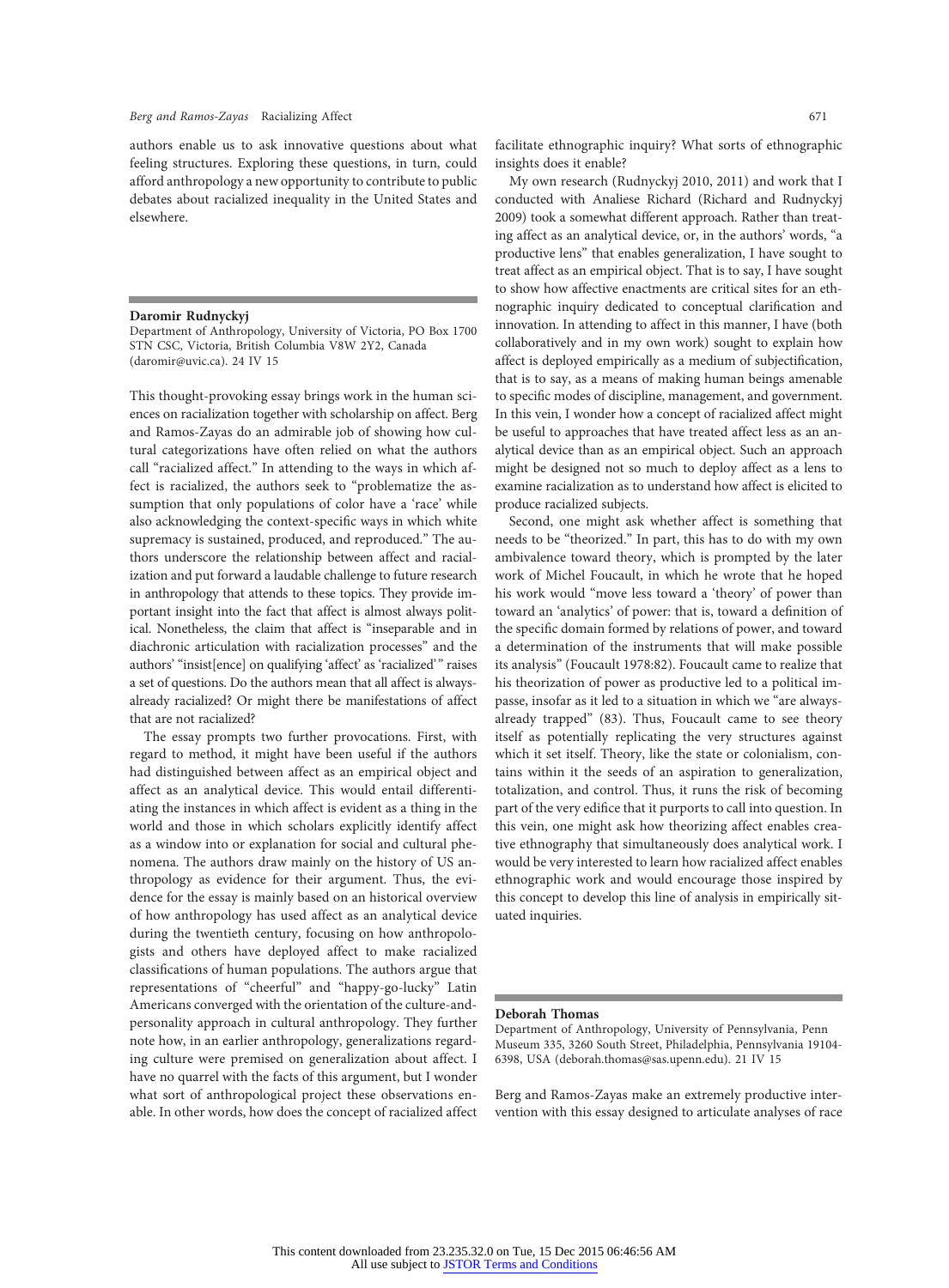and processes of racialization with analyses of affect. The authors argue that race and affect produce each other historically and socioculturally and that affect should therefore be considered an intersubjective phenomenon that both generates and is generated through material conditions at multiple levels of scale. In arguing thus, the authors challenge the scholarship that presents affect as precultural, neurobiological, individual, or universal, instead (1) seeing affect as situated within the particularities of economic, political, and social contexts and (2) thinking racial political economies through the embodied dimensions of intimate relations. This reframing allows the authors to make an additional point that has to do with the epistemological dimensions of scholarship considering racialized minorities in the United States and to argue that for anthropologists to effectively analyze affect in relation to history and materiality, we must rework our methodological tools.

There are many insights that emerge from the "economiesof-affect" perspective Berg and Ramos-Zayas are advancing, and I will emphasize only two here. First, this perspective marries political economy and the more intimate dimensions of life, not in a causal manner but in a way that emphasizes coproduction. This helps us account for the persistence of inequality, stereotype, and stigma within interpersonal and intimate relations (even in the absence of legislated institutional discrimination) as well as within broader spheres, such as those of representation and policy. Second, the concept of "racialized affect" can elucidate some of the ways affect works within the broader contemporary contexts of neoliberalism and white supremacy (and indeed, how it sustains these projects).

My questions regarding the essay emerge not from the basic proposition, which I believe is sound and long overdue, but from the theoretical scope of the essay as it relates to a historical geopolitics of modernity, and thus from the evidence put forward to advance its claims. Berg and Ramos-Zayas focus on Latino/as and Latin American migrants within the US context (their own areas of considerable expertise), as well as certain canonical anthropological texts from the midtwentieth century (and beyond), because they see migration "as a key social process and site for the production of racial affect." Certainly, migration—the crossing of territorial borders—makes explicit the ways the parameters of normative citizenship and the ideologies and structures of nationalism are dynamically produced and reproduced through racial vectors. It also allows them to critically and insightfully think through the ways racialized affect shapes knowledge production, informing the kinds of questions that are asked and the categories that are developed, in this case those having to do with the associations between economic status and family formation and with the modalities of expressive cultural production. But if we are asking a question about where and how the articulations between affect and processes of racialization are most visible, why not extend the lens more broadly?

## 672 Current Anthropology Volume 56, Number 5, October 2015

As is made clear throughout the essay, the projects of US imperialism and nationalism are the workshops within which racialized affect is forged, both in relation to "native" minority populations within the United States and vis-à-vis migrants. However, the importance of the Spanish-Cuban-American War and the ensuing Good Neighbor policy, military interventions, and continued colonial relations seem to appear as technical and historical contextual realms, where they could be productively elaborated as theoretical propositions. If they were, the Americas would emerge as the space that produces modern understandings of racialized difference alongside and in relation to modern transformations in capitalist development (mercantilist investment in plantationbased production for export and subsequently industrial production, both agricultural and factory). This production would also thus be understood as a discursive condition linking violence and value, thereby also creating a new and global condition into which everyone (those who migrate as well as those who stay behind) is interpellated. Within this rubric, we would render visible the centrality of African slavery to contemporary racialization processes and would have a way to more critically understand why, as the authors write, the US-born children of migrants end up becoming the " 'embodiment' of everything associated with the always-already criminalized US-born minority, most closely associated with the experience of African Americans."

Taking a theoretical position that more closely imbricates scholarship on racialization and affect with scholarship on empire, diaspora, and liberalism would encourage us to look not only at movement but also at stillness (Nassy Brown 2005; Young 2010), not only at transnationalism but also at diaspora (Thomas 2008), not only at governance but also at nongovernmental regulation (Clarke 2009; Thomas and Clarke 2013). In other words, mobilizing the broader hemispheric theoretical lens would demonstrate the articulation of racialization and affect as a global phenomenon that has been rehearsed most canonically within the spaces of Plantation America (Wagley 1957) and in relation to imperialism (European and US). This may also give us a way to find agential spaces within and through the cracks in empire at particular temporal and spatial junctures, so that we have some sense of alternatives to "liable" and "empowering" affect, both of which seem to be poles defined by the dominant racial ideology.

## Reply

The impossibility of reducing hate to a particular body allows hate to circulate in an economic sense, working to differentiate some others from other others, a differenti-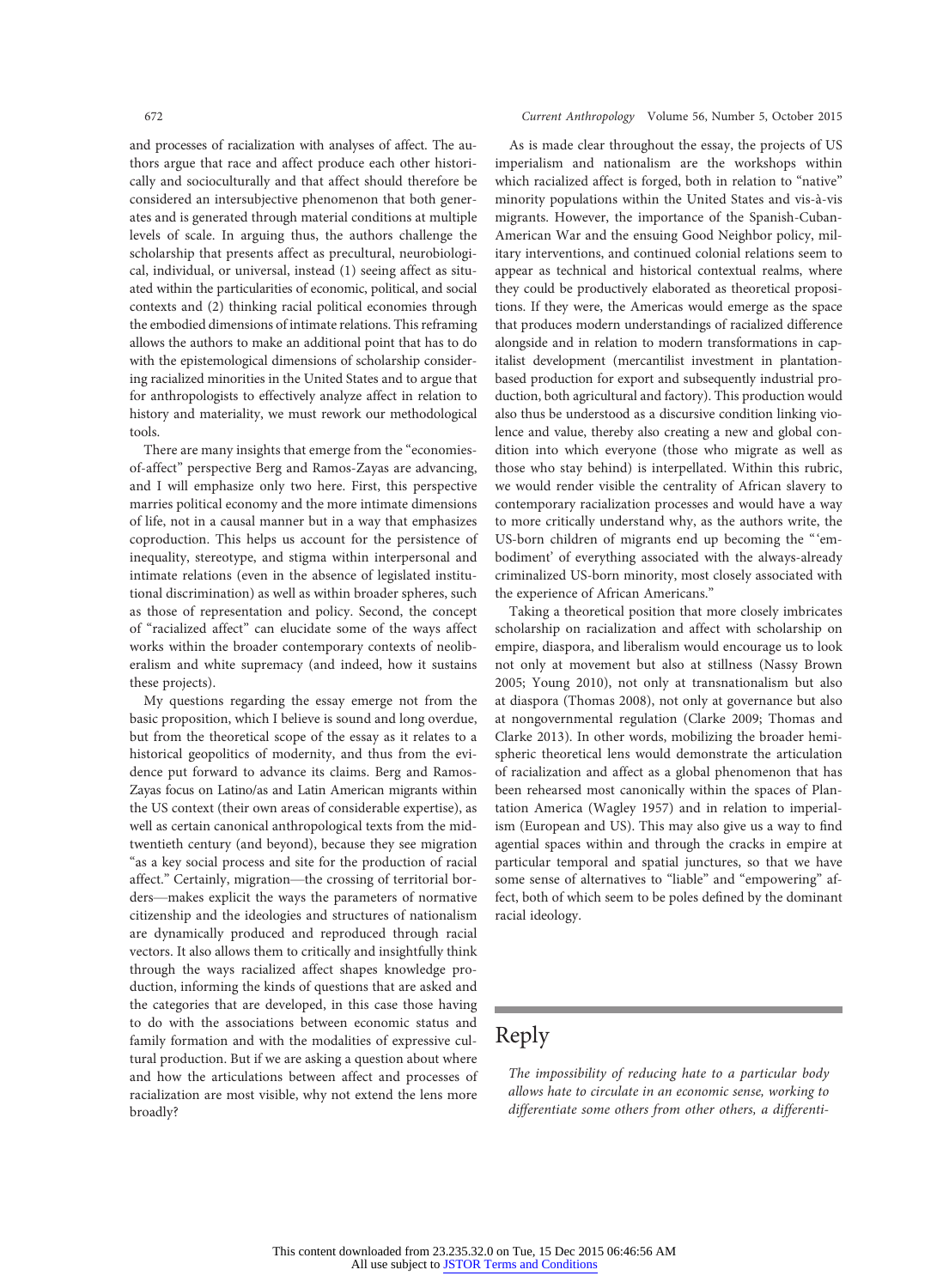ation that is never "over," as it awaits for others who have not yet arrived. (Ahmed 2004a:123)

We would like to begin by thanking our commentators for the excellent and thought-provoking feedback they have very generously offered us. This kind of public peer review has been a thrilling experience, and we are hopeful that it exhibits the dynamic, intellectual, and creative process that goes into developing and fine-tuning contentious propositions for a new ethnographic terrain. We structure our response thematically but attend to specific commentators' points when appropriate.

The impetus for this work emerged from numerous conversations about visceral encounters with race and racialization in New York City, where we both live, and engagement with our respective fieldsites as well as from our observation of a lack of cross-fertilization between scholarship on racialization and that on affect. On the one hand, race scholars seemed hesitant to take on affect theory, because they rightfully feared a reemergence of legacies of emotional pathologies historically projected onto racialized and colonial populations. On the other hand, we frequently encountered affect theorists who did not necessarily prioritize (and sometimes altogether ignored) race, in what Sara Ahmed, quoted above, calls the "materialization of collective bodies" (Ahmed 2004a: 121). In this sense, our work complements Ahmed's seminal analysis of "affective economies," in which she demonstrates the crucial work of emotions in aligning bodies to larger collectivities, including racial and national identifications. By theorizing "racialized affect," however, our claim is somewhat different: we are viewing affect's work not as one of primarily creating self-serving collectivities but as one in which such collectivities are, often intentionally, projected, with specific sociopolitical consequence, onto "other others."

Our article is thus concerned with the political and intellectual project that racialized affect could enable. Several of our commentators welcomed our insistence that an approach to affect is always-already grounded on a racial and racializing project, situated in social and political fields, and imbedded in dialectics of difference and displacements. We examine, in this sense, convergences of race, affects, and power, including a consideration of how "affect theorized as separate from cognition is an affect theory based in whiteness/ privilege" (Nouvet); a distinction between affect as liability and affect as empowerment through a "careful examination of the interiority/exteriority question with regard to the role of affect in processes of racialization" (Richard); and an insistence on situating affect in a political economic context that would enable us to think of racial politics through embodied dimension and intimate relations (Thomas).

While our discussion here is profoundly motivated by the experiential and empirical archives that each of us has encountered through long-term fieldwork in Peru, Brazil, Puerto Rico, and the United States, these regions are not discrete

duces modern understandings of racialized difference alongside and in relation to modern transformations in capitalist development" and the global conditions of interpellated (and uneven) mobility and immobility this creates. Rather than viewing history as a bounded context, in this sense, history becomes a productive site of social relations and state projects of race. In particular, the centrality of historical systems, especially slavery, is critical in the production of the racial affect that we theorize in our article.

Thomas's pointed suggestion that US colonial/imperial interventions in Latin America and the Caribbean are the foundational "workshops" for the practice and development of US blackness is not only provocative but also in alignment with the ethnographic work we ourselves have conducted. Ramos-Zayas, for instance, shows how in Brazil and Puerto Rico, US blackness is not only circulated in predictable forms of popular culture but also manifested in the ordinary, as quotidian and embodied practices among migrant youth who return to Belo Horizonte and San Juan, respectively. Modernity projects of "blackness"—and also of whiteness—become dynamic sites of affective subjectification in ways that become arguably more prominent in the Americas. From this perspective, it seems curious that McElhinny considers our discussion as one "framed as largely between mestizos and indigenous peoples," especially since the very concept of racialized affect questions the assumption that "race" more readily evokes "Black" or "mestizo" or "indigenous" thus neutralizing whiteness, in all its privilege and dominance, as peripheral to Latin American racialization projects. Indeed, our reference to Fanon's contribution is certainly not "only about Algeria" (McElhinny) or even about "blackness" but about systemic racial inequality, colonialism, and white supremacy. Furthermore, as Ahmed has importantly noted, antiracism and the turn toward (white) pride as a response to black critiques over guilt and shame in fact fail to move beyond the narcissism of the white subject, because they keep returning to whiteness, making antiracism just another white attribute or even a quality of whiteness (Ahmed 2012:170). By its very concern with white supremacy, a focus on "racialized affect" in Latin America and the Caribbean is therefore not reduced to one in which the "contributions from Black scholars . . . [are] outside a discussion framed as largely between mestizos and indigenous peoples" (McElhinny).

We do not intend to ignore the important contributions of interdisciplinary scholars—many of them self-proclaimed as "antiracists," "feminists," and "queer"—who address the intersection of affect and capitalism. What we have noticed, however, is that, even in some of the most well-intended literature (and literary criticism), race frequently evaporates under intersectionality or universalism—or is subsumed un-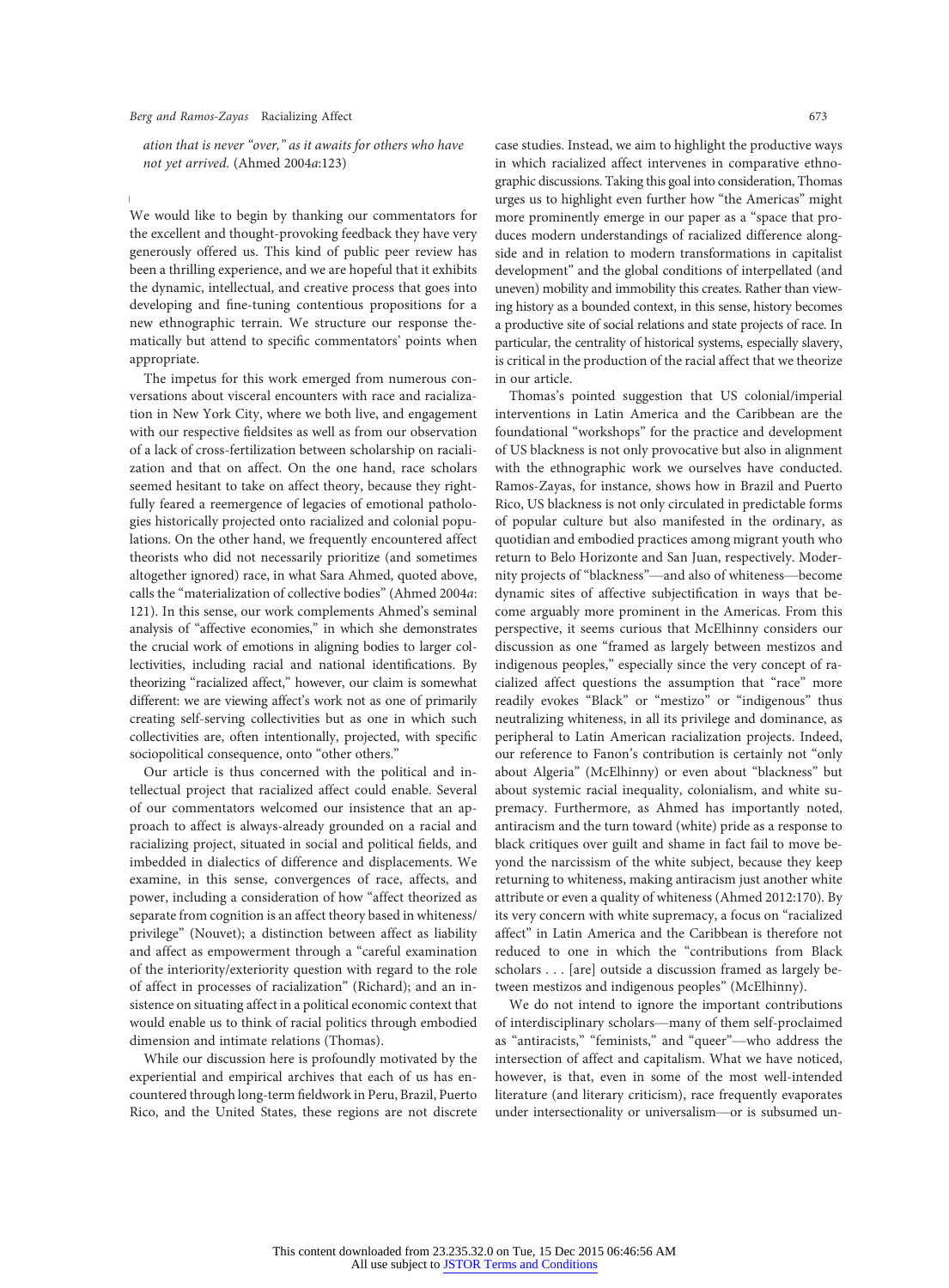#### 674 Current Anthropology Volume 56, Number 5, October 2015

der popular identity-politics rubrics assumed to be "equivalent" (e.g., class, gender, ethnicity, sexuality). Illustrative of this tendency is precisely one of the specific academic canons that McElhinny presents as predecessor to our own: the global "care chain" scholarship. Although we critically engage this literature at considerable length in the article, and although we recognize its value in theorizing labor through intersectionality, for instance, we do not view it as reflective of the racialized affect we are proposing.

When considering which ethnographic contexts might be particularly productive for examining racialized affect, we do, in fact, view migration processes as major sites for examining racialized affect, and this leads us to a critical question Thomas poses: Why is migration—and not stillness—a prime site? We view stillness or immobility as equally constitutive of the global condition of transnationalism, diaspora, and displacement. Thus, it is important for us to clarify that we are not proposing mobility as a naturalized state or contemplating it from what Cresswell (2006) has called a "normadic metaphysics," privileging mobility over traceable histories and geographies. Quite the contrary. We still recognize stillness and immobility as intersubjective conditions that are experienced not necessarily in isolation but as part of intimate, social entanglements. Perhaps the seeming privileging of mobility in our piece has to do with our intention to emphasize that the migrant subject in our particular research projects is intentionally coded as less legitimate and often illegible. Migrants' racialized affect, as noted by Nyberg Sørensen, "speaks to the ways in which the migration crisis becomes embedded in larger projects of exclusion." This position dovetails nicely with Thomas's contention that "mobilizing the broader hemispheric theoretical lens would demonstrate the articulation of racialization and affect as a global phenomenon."

Several commentators raised the question of whether there might be manifestations of affect that are not racialized. For example, Grimson notes that "there is a production of alterities relying on affect that are related to religion, sexual orientation, social class, and so on." Moreover, Nyberg Sørensen suggests that the notion of racialized affect might also apply more broadly, to force scholars to rethink approaches to "globalization, nationalism, and religion." More explicitly, Rudnyckyj asks,"Do the authors mean that all affect is alwaysalready racialized? Or might there be manifestations of affect that are not racialized?" We appreciate these scholars' interest in both delimiting and expanding the scope of affect to realms that do not explicitly articulate in the language and experiences of race. While we realize that affect intersects with multiple axes of social difference, including gender, sexuality, nationality, legal status, and so on, we argue that race and racialization are foundational of those other intersections; this is historically, culturally, and politically the case throughout the Americas. We consider that anything hemispheric that involves the history of the Americas in the realm of US influence, including places of imperial and colonial intervention

that are—geographically speaking—"outside" of the Americas (e.g., the Philippines), cannot be understood even marginally outside of race and racialization practices. We stand, in this sense, in closer alignment with De Genova's position that being racialized involves a continuous labor that is necessarily affective and that "this is as true for those racialized as white as for those subordinated by white supremacy." Thus, as De Genova rightfully states, "How much do we lose—or rather, how much more can we afford to lose—by failing to see affect as a constitutive dimension of racialization?"

As we reflect on the theoretical advantages of approaching "racialized affect" as an analytical lens and perspective, we highlight that this does not negate our investment in treating affect as an empirical object situated in particular socioeconomic, historical, and political projects and ethnographic contexts. As Nouvet notes in her comment, our paper focuses on "the very different experiences of affect for differently positioned social actors and groups." We aim to demonstrate how racialization processes are built on unevenly distributed dispositions, local neoliberal aspirations, and nation-state projects. The embodiment and materiality of racialized affect—as analytical lens and empirical object are best articulated, we believe, in the vital distinction between forms of affect that render some individuals "liable" and others "empowered." As Richard's reading of our concepts of "liable affect" and "empowering affect" suggests, racialized affect is an empirical and "self-conscious performance of affective attunement" that highlights the fact that intersubjective encounters are approached differently (and require different strategies, investments, and demeanors), depending on the populations that are implicated. As Richard proceeds to note, this "opens up room for methodological innovation in seeking to document the interplay of these factors ethnographically." Thus, we do agree with Rudnyckyj that "affective enactments are critical sites for an ethnographic inquiry dedicated to conceptual clarification and innovation," but we remain cautious about assuming that affect is something that can be "bracketed" into an "affective moment" at the expense of understanding affect in the fluid, dynamic contexts of everyday intersubjective processes of racial subjectification.

We are grateful to and energized by the several commentators that recommend the development of a methodological approach to "racialized affect." Rudnyckyj, for example, asks, "How does the concept of racialized affect facilitate ethnographic inquiry? What sorts of ethnographic insights does it enable?" Although both of us have addressed these questions in our respective book-length ethnographic projects (see Berg 2015; Ramos-Zayas 2012), we consider these methodological and epistemological concerns so critical to our theoretical perspective on "racialized affect" that we decided to explicitly engage these issues in a separate article (U. Berg and A. Ramos-Zayas, unpublished manuscript). In our forthcoming article on the methodological questions behind examinations of affect, we analyze the ethnographic requirements and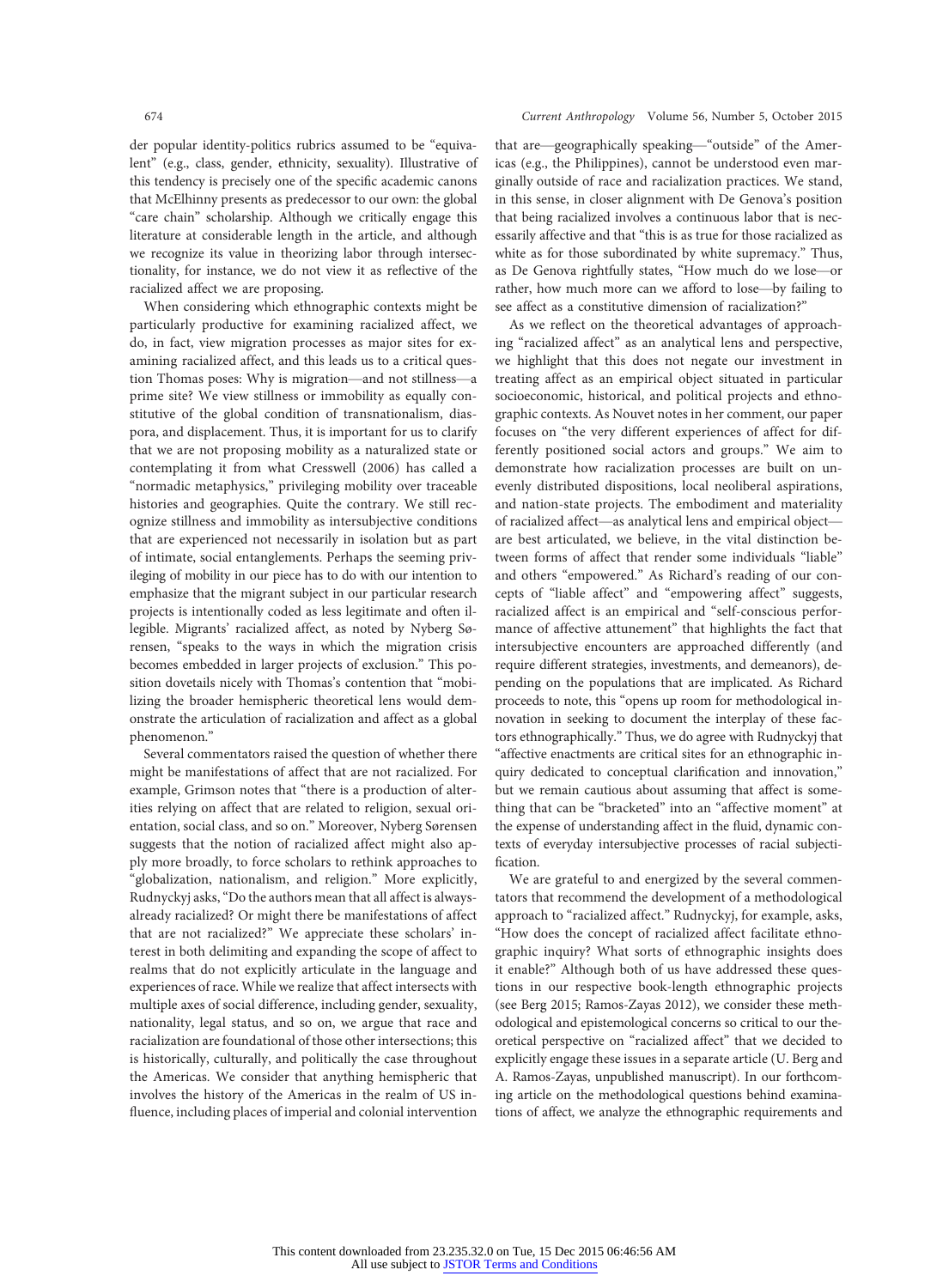epistemological possibilities of empirically examining racialized affect, by approaching knowledge production through what we call "ethnographic attunement" and "generative fieldsites." Drawing from our work among Brazilian and Puerto Rican return migrant youths (AYR-Z) and Peruvian labor migrants to the United States and back (UDB), we explore ethnographic attunement in anthropological fieldwork as an epistemological tool to critically trace how older racialization models are reinvigorated under processes of circulation and new patterns of regulation—a point raised elsewhere by Thomas and Clarke (2013).

Throughout our collaboration, we remained attentive to the dire need to review exactly how conceptions of affect, in general, and affect and race, in particular, are primarily produced and centered around Euro-American experiences. We are committed to undertaking Thomas's proposition, to carry our perspectives on racialized affect in a direction that has the potential to "give us a way to find agential spaces within and through the cracks in empire at particular temporal and spatial junctures, so that we have some sense of alternatives to 'liable' and 'empowering' affect, both of which seem to be poles defined by the dominant racial ideology." Ultimately, our intervention is a political critique of and action against enduring racial projects within and outside the existing "metropolitan provincialism" (Lins Ribeiro 2014), particularly noticeable in US academia. In relation to the literatures produced in Latin America and the Caribbean, we enthusiastically welcome Alejandro Grimson's invitation to broaden the debate toward a more comparative perspective that takes into account the historical scholarly trajectories, including the links between "society" and social-science discourse, produced in different national and transnational contexts.

—Ulla D. Berg and Ana Y. Ramos-Zayas

## References Cited

Abrego, Leisy. 2014. Sacrificing families: navigating laws, labor, and love across borders. Stanford, CA: Stanford University Press.

- Ahmed, Sara. 2004a. Affective economies. Social Text 22(2):117–139.
	- 2004b. The cultural politics of emotion. Edinburgh: Edinburgh University Press. [ND, BM] .<br>2012. On being included: racism and diversity in institutional life.
	- Durham, NC: Duke University Press.
- Appadurai, Arjun. 1988. Putting hierarchy in its place. Cultural Anthropol- $09y$  3(1):36–49. [ND]
	- Auyero, Javier. 2012. Patients of the state: the politics of waiting in Argentina. Durham, NC: Duke University Press.
	- Barbalet, J. M. 1998. Emotion, social theory, and social structure: a macrosociological approach. Cambridge: Cambridge University Press.
	- Benedict, Ruth. 1934. Patterns of culture. Boston: Houghton Mifflin.
	- Berg, Ulla D. 2015. Mobile selves: race, migration, and belonging in Peru and the U. S. New York: New York University Press.
- Berlant, Lauren. 2008. Thinking about feeling historical. Emotion, Space and Society 1(1):4-9.
	- . 2011. Cruel optimism. Durham, NC: Duke University Press.
	- Beserra, Bernadete. 2003. Brazilian immigrants in the United States: cultural imperialism and social class. New York: LFB.
	- Biehl, João. 2013. Vita: life in a zone of social abandonment. Berkeley: University of California Press.
	- Boas, Franz. 1935. Preface to Mules and men, by Zora Neale Hurston. P. xiii. New York: Negro Universities Press.
- Boris, Eileen, and Rhacel Parreñas. 2010. Intimate labors: cultures, technologies, and the politics of care. Stanford, CA: Stanford Social Sciences.
- Bourdieu, Pierre. 1977. Outline of a theory of practice. Cambridge: Cambridge University Press.
- Briggs, Laura. 2002. La Vida, Moynihan, and other libels: migration, social science, and the making of the Puerto Rican welfare queen. Centro Journal 14(1):75–101.
- Brown, Wendy. 1995. States of injury. Princeton, NJ: Princeton University Press. [BM]
- Butler, Judith. 2004. Precarious life: the powers of mourning and violence. London: Verso. [BM]
- Cacho, Lisa Marie. 2012. Social death: racialized rightlessness and the criminalization of the unprotected. New York: New York University Press.
- Casey, Conerly, and Robert B. Edgerton. 2007. A companion to psychological anthropology: modernity and psychocultural change. Oxford: Blackwell.
- Césaire, Aimé. 2000 (1950). Discourse on colonialism. Joan Pinkham, trans. New York: Monthly Review. [BM]
- Cheng, Anne Anlin. 2001. The melancholy of race: psychoanalysis, assimilation, and hidden grief. Oxford: Oxford University Press. [BM]
- Clarke, M. Kamari. 2009. Fictions of justice: the International Criminal Court and the challenge of legal pluralism in sub-Saharan Africa. New York: Cambridge University Press. [DT]
- Clough, Patricia Ticineto, and Jean O'Malley Halley. 2007. The affective turn: theorizing the social. Durham, NC: Duke University Press.
- Cohen, Patricia. 2010. Culture of poverty makes a comeback. New York Times October 17. http://www.nytimes.com/2010/10/18/us/18poverty.html ?  $r = 0$ .
- Colen, Shellee. 1995. "Like a mother to them": stratified reproduction and West Indian childcare workers and employers in New York. In Conceiving the New World Order: the global politics of reproduction. Faye D. Ginsburg and Rayna Rapp, eds. Pp. 78–102. Berkeley: University of California Press. [BM]
- Crenshaw, Kimberle. 1991. Mapping the margins: intersectionality, identity politics, and violence against women of color. Stanford Law Review 43: 1241–1299.
- Cresswell, Tim. 2006. On the move: mobility in the modern Western world. New York: Taylor & Francis.
- Cvetkovich, A. 2003. An archive of feelings: trauma, sexuality and lesbian public cultures. Durham, NC: Duke University Press. [BM]
- DaMatta, Roberto. 1984. O qué faz o brasil, Brasil? Rio de Janeiro: Rocco. Das, Veena. 2007. Life and words: violence and the descent into the ordinary.
- Berkeley: University of California Press.
- Davis, Darién J. 2000. To be or not to be Brazilian? Carmen Miranda's quest for fame and "authenticity" in the United States. In Strange pilgrimages: exile, travel, and national identity in Latin America, 1800–1990s. Ingrid E. Fey and Karen Racine, eds. Pp. 233–248. Wilmington, DE: Rowman & Littlefield.
- De Genova, Nicholas. 2002. Migrant "illegality" and deportability in everyday life. Annual Review of Anthropology 31:419–447.
	- de la Cadena, Marisol. 2000. Indigenous mestizos: the politics of race and culture in Cuzco, Peru, 1919–1991. Durham, NC: Duke University Press.
	- de la Fuente, Alejandro. 2001. A nation for all: race, inequality, and politics in twentieth-century Cuba. Chapel Hill: University of North Carolina Press.
	- di Leonardo, Micaela. 1998. Exotics at home: anthropologies, others, American modernity. Chicago: University of Chicago Press.
	- Dole, Christopher. 2012. Revolution, occupation, and love: the 2011 year in cultural anthropology. American Anthropologist 114(2):227–239.
	- Du Bois, W. E. B. 2005 (1903). The souls of Black folk. New York: Simon & Schuster.
	- 2007 (1903). The souls of Black folk. New York: Oxford University Press/Oxford World's Classics. [ND]
	- Ehrenreich, Barbara, and Arlie Russell Hochschild. 2002. Global woman: nannies, maids, and sex workers in the new economy. New York: Metropolitan/Owl.
	- Fanon, Frantz. 1963 (1961). The wretched of the earth. Constance Farrington, trans. New York: Grove. [ND]
	- 1967 (1952). Black skin, white masks. Charles L. Markmann, trans. New York: Grove Press.
	- Fassin, Didier, ed. 2012. A companion to moral anthropology. Malden, MA: Wiley.
	- Feldman, Ilana, and Miriam Ticktin, eds. 2010. In the name of humanity: the government of threat and care. Durham, NC: Duke University Press.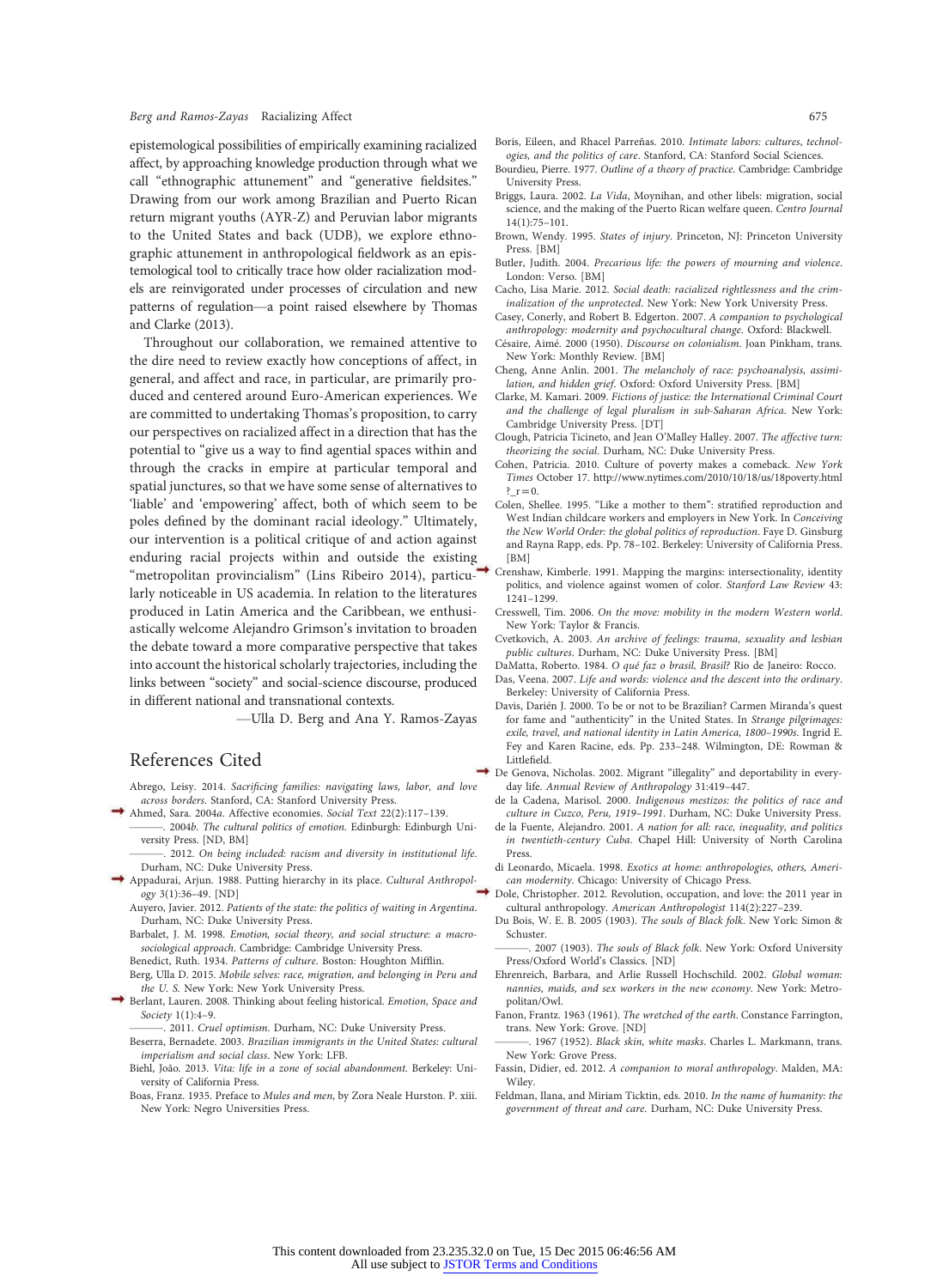- Foucault, Michel. 1977. Discipline and punish: the birth of the prison. Alan Sheridan, trans. New York: Vintage.
- -. 1978. The history of sexuality. Robert Hurley, trans. New York: Pantheon. [DR]
- Freyre, Gilberto. 1956 (1933). The masters and the slaves: a study in the development of Brazilian civilization. Samuel Putnam, trans. New York: Knopf.
- Fry, Peter. 2000. Politics, nationality, and the meanings of "race" in Brazil. Daedalus 129(2):83–118.
	- Garrison, Vivian. 1977. Doctor, espiritista or psychiatrist? health-seeking behavior in a Puerto Rican neighborhood of New York City. Pleasantville, NY: Redgrave.
	- Gaztambide-Fernández, Rubén A. 2009. The best of the best. Cambridge, MA: Harvard University Press.
	- Gilroy, Paul. 2005. Postcolonial melancholia. New York: Columbia University Press. [BM]
- Gonzalez, Juan. 2000. Harvest of empire: a history of Latinos in the United States. New York: Viking.
- Gutiérrez, Ramón. 2001. What's love got to do with it? Journal of American History 88(3):866–869.
	- Hanchard, Michael, ed. 1999. Racial politics in contemporary Brazil. Durham, NC: Duke University Press.
- Herzfeld, Michael. 1997. Cultural intimacy: social poetics in the nation-state New York: Routledge.
- Herzog, Elizabeth. 1963. Some assumptions about the poor. Social Service Review 37(4):389–402.
- Hochschild, Arlie Russell. 1979. Emotion work, feeling rules, and social structure. American Journal of Sociology 85(3):551–575.
	- $2000$ . Global care chains and emotional surplus value. In On the Pp. 130–146. London: Jonathan Cape.
- Hochschild, Arlie Russell, and Anne Machung. 1989. The second shift: working parents and the revolution at home. New York: Viking.
- Hondagneu-Sotelo, Pierrette. 2001. Doméstica: immigrant workers cleaning and caring in the shadows of affluence. Berkeley: University of California Press. [BM]
- hooks, bell. 1990. Yearning: race, gender, and cultural politics. Cambridge, MA: South End.
- Isaksen, Lise Widding, Sambasivan Uma Devi, and Arlie Russell Hochschild. 2008. Global care crisis: a problem of capital, care chain, or commons American Behavioral Scientist 52(3):405–425.
	- Jackson, John L., Jr. 2008. Racial paranoia: the unintended consequences of political correctness: the new reality of race in America. New York: Basic Civitas.
	- Katz, Jack. 2001. How emotions work. Chicago: University of Chicago Press. Khan, Shamus Rahman. 2011. Privilege: the making of an adolescent elite at St. Paul's School. Princeton, NJ: Princeton University Press.
	- Larson, Brooke. 2005. Redeemed Indians, barbarized cholos: crafting neocolonial modernity in liberal Bolivia, 1900–1910. In Political cultures in the Andes, 1750–1950. Cristóbal Aljovín de Losada and Nils Jacobsen, eds<sup>+</sup> Pp. 230–252. Durham, NC: Duke University Press.
	- Lewis, Oscar. 1961. The children of Sánchez. New York: Random House. 1968. La vida: a Puerto Rican family in the culture of poverty. San Juan: Vintage.
- Leys, Ruth. 2011. The turn to affect: a critique. Critical Inquiry 37(3):434– 472.
- Lins Ribeiro, Gustavo. 2014. World anthropologies: anthropological cosmopolitanisms and cosmopolitics. Annual Review of Anthropology 43:483–498.
- Lutz, Catherine, and Geoffrey M. White. 1986. The anthropology of emotions. Annual Review of Anthropology 15:405–436.
- Maher, Kristin Hill. 2003. Identity projects at home and labor from abroad: the market for foreign domestic workers in Southern California and Santiago, Chile.Working Paper 75. San Diego, CA: Center for Comparative Immigration **Studies**.
- Makari, George. 2008. Revolution in mind: the creation of psychoanalysis. New York: HarperCollins.
- Mallon, Florencia. 1992. Indian communities, political cultures, and the state in Latin America, 1780–1990. Journal of Latin American Studies 24:35– 53.
	- Marzal, Manuel M. 1993. Historia de la antropología indigenista: México y Perú. Barcelona: Anthropos.
	- Massumi, Brian. 2002a. Introduction: concrete is as concrete doesn't. In Parables for the virtual: movement, affect, sensation. Pp. 1-21. Durham, NC: Duke University Press. [EN]
- . 2002b. Parables for the virtual: movement, affect, sensation. Durham, NC: Duke University Press.
- $\sim$  2010. The future birth of the affective fact: the political ontology of threat. In The affect theory reader. Melissa Greg and Gregory J. Seigworth, eds. Pp. 52–70. Durham NC: Duke University Press. [EN]
- McElhinny, Bonnie. 2010. The audacity of affect: gender, race, and history in linguistic accounts of legitimacy and belonging. Annual Review of Anthropology 39:309–328.
	- McKay, Deirdre. 2007. "Sending dollars shows feeling"—emotions and economies in Filipino migration. Mobilities 2(2):175–194.
	- Metzl, Jonathan. 2009. The protest psychosis: how schizophrenia became a Black disease. Boston: Beacon.
	- Million, Dian. 2013. Therapeutic nations: healing in an age of indigenous human rights. Tucson: University of Arizona Press. [BM]
	- Mintz, Sidney. 1960. Taso: worker in the cane. New Haven, CT: Yale University Press.
	- Moraga, Cherrie, and Gloria Anzaldúa. 1981. This bridge called my back: writings by radical women of color. Watertown, MA: Persephone.
	- Nassy Brown, Jacqueline. 2005. Dropping anchor, setting sail: geographies of race in black Liverpool. Princeton, NJ: Princeton University Press. [DT]
	- Nouvet, Elysée. 2014. Some carry on, some stay in bed: (in)convenient affects and agency in neoliberal Nicaragua. Cultural Anthropology 29(1):80– 102.
	- Ochoa, Todd Ramón. 2007. Versions of the dead: Kalunga, Cuban-Kongo materiality and ethnography. Cultural Anthropology 22(4):473–500. [EN]
	- Omi, Michael, and Howard Winant. 1994. Racial formation in the United States: from the 1960s to the 1990s. New York: Routledge.
- edge: living with global capitalism. Will Hutton and Anthony Giddens, eds  $\rightarrow$  Orlove, Benjamin S. 1998. Down to Earth: race and substance in the Andes. Bulletin of Latin American Research 17(2):207–222.
	- Parker, Andrew, Mary Russo, Doris Sommer, and Patricia Yaeger. 1991a. Introduction. In Nationalisms and sexualities. Andrew Parker, Mary Russo, Doris Sommer, and Patricia Yaeger, eds. Pp. 1–20. London: Routledge. ———. 1991b. Nationalisms and sexualities. London: Routledge.
	- Povinelli, Elizabeth A. 2011. Economies of abandonment: social belonging
	- and endurance in late liberalism. Durham, NC: Duke University Press. Pratt, Geraldine. 2012. Families apart: migrant mothers and the conflicts of
	- labor and love. Minneapolis: University of Minnesota Press. [BM] Pratt, Geraldine, in collaboration with the Philippine Women Centre of BC. 2009. Circulating sadness: witnessing Filipino mothers' stories of family separation. Gender Place and Culture 16:3-22. [BM]
	- Ramos-Zayas, Ana Y. 2004. Delinquent citizenship, national performances: racialization, surveillance, and the politics of "worthiness" in Puerto Rican Chicago. Latino Studies 2(1):6–44.
	- ———. 2012. Street therapists: race, affect, and neoliberal personhood in Latino Newark. Chicago: University of Chicago Press.
	- Reddy, William M. 2001. The navigation of feeling: a framework for the history of emotions. Cambridge: Cambridge University Press.
	- Richard, Analiese, and Daromir Rudnyckyj. 2009. Economies of affect. Journal of the Royal Anthropological Institute 15(1):57–77.
	- Riva Agüero, José. 1995 (1912). Paisajes Peruanos. Lima: Pontificia Universidad Católica del Perú.
	- Romero, Mary. 2012. The maid's daughter: living inside and outside the American dream. New York: New York University Press.
	- Rose, Nikolas. 1999. Governing the soul: the shaping of the private self. 2nd edition. London: Free Association. [BM]
	- Rudnyckyj, Daromir. 2010. Governing through affect. In Spiritual economies: Islam, globalization, and the afterlife of development. Pp. 157–185. Ithaca, NY: Cornell University Press. [DR]
	- 2011. Circulating tears and managing hearts: governing through affect in an Indonesian steel factory. Anthropological Theory 11(1):63–87. [DR]
	- Ryan, William. 1971. Blaming the victim. New York: Pantheon.
	- Scheel, Stephan, and Vicki Squire. 2014. Forced migrants as illegal migrants. In The Oxford handbook of refugee and forced migration studies. Elena Fiddean-Qasmiyeh, Gil Loescher, Kathy Long, and Nandy Sigona, eds. Pp. 188–199. Oxford: Oxford University Press. [NNS]
	- Scheper-Hughes, Nancy. 1993. Death without weeping: the violence of everyday life in Brazil. Berkeley: University of California Press.
	- Sedgwick, Eve Kosofsky. 2003. Touching feeling: affect, pedagogy, performativity. Durham, NC: Duke University Press. [BM]
	- Simpson, Audra. 2009. Captivating Eunice: membership, colonialism and gendered citizenships of grief. Wicazo Sa Review 24(2):105–129. [BM]